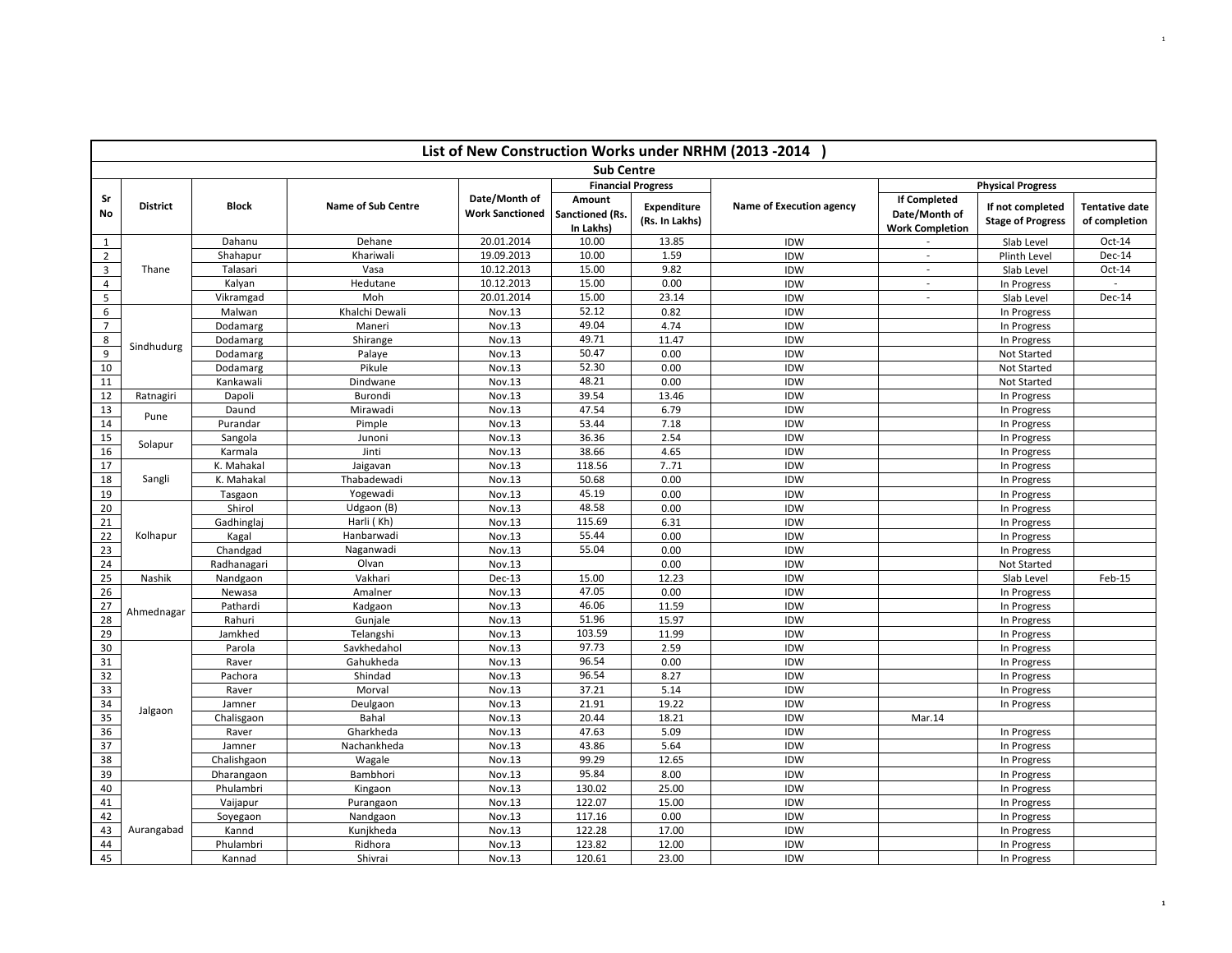|                |                 |               |                           |                                         | <b>Financial Progress</b>              |                                      |                          |                                                                | <b>Physical Progress</b>                     |                                        |
|----------------|-----------------|---------------|---------------------------|-----------------------------------------|----------------------------------------|--------------------------------------|--------------------------|----------------------------------------------------------------|----------------------------------------------|----------------------------------------|
| Sr<br>No       | <b>District</b> | <b>Block</b>  | <b>Name of Sub Centre</b> | Date/Month of<br><b>Work Sanctioned</b> | Amount<br>Sanctioned (Rs.<br>In Lakhs) | Expenditure<br>(Rs. In Lakhs)        | Name of Execution agency | <b>If Completed</b><br>Date/Month of<br><b>Work Completion</b> | If not completed<br><b>Stage of Progress</b> | <b>Tentative date</b><br>of completion |
| 46             |                 | Aurangabad    | Lamkana                   | Nov.13                                  | 124.33                                 | 22.00                                | <b>IDW</b>               |                                                                | In Progress                                  |                                        |
| 47             |                 | Kaij          | Anandgaon Sarani          | Nov.13                                  | 120.73                                 | 0.00                                 | <b>IDW</b>               |                                                                | Not Started                                  |                                        |
| 48             | Beed            | Ambajogai     | Rakashaswadi              | Nov.13                                  | 120.73                                 | 0.00                                 | <b>IDW</b>               |                                                                | Not Started                                  |                                        |
| 49             |                 | Dharur        | Koalpimpri                | Nov.13                                  | 120.73                                 | 0.00                                 | <b>IDW</b>               |                                                                | Not Started                                  |                                        |
| 50             |                 | Washi         | Indapur                   | Nov.13                                  | 111.83                                 | 0.00                                 | <b>IDW</b>               |                                                                | In Progress                                  |                                        |
| 51             | Osmanabad       | Kalamb        | Bhatshirpura              | Nov.13                                  | 120.66                                 | 0.00                                 | <b>IDW</b>               |                                                                | Not Started                                  |                                        |
| 52             |                 | Osmanabad     | Sonegoan                  | Nov.13                                  | 120.34                                 | 0.00                                 | <b>IDW</b>               |                                                                | Not Started                                  |                                        |
| 53             |                 | Osmanabad     | Tawarjkheda               | Nov.13                                  | 124.99                                 | 0.00                                 | <b>IDW</b>               |                                                                | <b>Not Started</b>                           |                                        |
| 54             | Latur           | Chakur        | Dongraj                   | Nov.13                                  | 120.14                                 | 10.26                                | <b>IDW</b>               |                                                                | In Progress                                  |                                        |
| 55             |                 | Latur         | Katgaon                   | Nov.13                                  | 119.36                                 | 9.79                                 | <b>IDW</b>               |                                                                | In Progress                                  |                                        |
| 56             | Jalna           | Badnapur      | Bawanepangri              | Nov.13                                  | 113.00                                 | 16.91                                | <b>IDW</b>               |                                                                | In Progress                                  |                                        |
| 57             | Parbhani        | Gangakhed     | Borada                    | Nov.13                                  | 120.00                                 | 7.41                                 | <b>IDW</b>               |                                                                | In Progress                                  |                                        |
| 58             |                 | Jintur        | Kotha                     | Nov.13                                  | 120.00                                 | 7.32                                 | <b>IDW</b>               |                                                                | In Progress                                  |                                        |
| 59             | Hingoli         | Hingoli       | Basamba                   | Nov.13                                  | 106.73                                 | 10.00                                | <b>IDW</b>               |                                                                | In Progress                                  |                                        |
| 60             |                 | Chikhaldara   | Biba                      | Nov.13                                  | 120.00                                 | 0.00                                 | <b>IDW</b>               |                                                                | Land Problem                                 |                                        |
| 61             |                 | Chikhaldara   | Motha                     | Nov.13                                  | 120.00                                 | 0.00                                 | <b>IDW</b>               |                                                                | Not Started                                  |                                        |
| 62             | Amravati        | Chikhaldara   | Amzari                    | Nov.13                                  | 120.00                                 | 0.00                                 | <b>IDW</b>               |                                                                | <b>Not Started</b>                           |                                        |
| 63             |                 | Dharni        | Lawada                    | Nov.13                                  | 120.00                                 | 0.00                                 | <b>IDW</b>               |                                                                | Not Started                                  |                                        |
| 64             |                 | Dharni        | Jambhu                    | Nov.13                                  | 120.00                                 | 0.00                                 | <b>IDW</b>               |                                                                | Not Started                                  |                                        |
| 65             |                 | Dharni        | Bhokarbardi               | Nov.13                                  | 120.00                                 | 0.00                                 | <b>IDW</b>               |                                                                | Not Started                                  |                                        |
| 66             | Buldana         | S. Raja       | Rajegaon                  | Nov.13                                  | 49.08                                  | 14.95                                | <b>IDW</b>               |                                                                | In Progress                                  |                                        |
| 67             |                 | Mehkar        | Gohogaon Dandade          | Nov.13                                  | 49.34                                  | 8.93                                 | <b>IDW</b>               |                                                                | In Progress                                  |                                        |
| 68             | Washim          | Risod         | Yevta                     | Nov.13                                  | 124.17                                 | 0.00                                 | <b>IDW</b>               |                                                                | Not Started                                  |                                        |
| 69             |                 | Washim        | Shelu                     | Nov.13                                  | 118.00                                 | 0.00                                 | <b>IDW</b>               |                                                                | Not Started                                  |                                        |
| 70             | Yavatmal        | Pandharkawda  | Pathari                   | Nov.13                                  | 130.00                                 | 0.00                                 | <b>IDW</b>               |                                                                | <b>Not Started</b>                           |                                        |
| 71             | Gondia          | Gondia        | Tedhawa                   | Nov.13                                  | 117.00                                 | 0.00                                 | <b>IDW</b>               |                                                                | Not Started                                  |                                        |
| 72             |                 | Gondia        | Karanji                   | Nov.13                                  | 117.00                                 | 0.00                                 | <b>IDW</b>               |                                                                | Not Started                                  |                                        |
| 73             | Chandrapur      | Sindewahi     | Ratnapur                  | Nov.13                                  | 122.00                                 | 14.44                                | <b>IDW</b>               |                                                                | In Progress                                  |                                        |
| 74             | Wardha          | Wardha        | Wadad                     | Nov.13                                  | 45.05                                  | 22.07                                | <b>IDW</b>               |                                                                | In Progress                                  |                                        |
| 75             |                 | Wardha        | Sawangi Meghe             | Nov.13                                  | 100.00                                 | 0.00                                 | IDW                      |                                                                | Not Started                                  |                                        |
|                |                 |               | Total                     |                                         | 6083.39                                |                                      |                          |                                                                |                                              |                                        |
|                |                 |               |                           |                                         | <b>PHCs</b>                            |                                      |                          |                                                                |                                              |                                        |
|                |                 |               |                           |                                         | <b>Financial Progress</b>              |                                      |                          |                                                                | <b>Physical Progress</b>                     |                                        |
| Sr<br>No       | <b>District</b> | <b>Block</b>  | Name of PHC               | Date/Month of<br><b>Work Sanctioned</b> | Amount<br>Sanctioned (Rs.<br>In Lakhs) | <b>Expenditure</b><br>(Rs. In Lakhs) | Name of Execution agency | <b>If Completed</b><br>Date/Month of<br><b>Work Completion</b> | If not completed<br><b>Stage of Progress</b> | <b>Tentative date</b><br>of completion |
| $\mathbf{1}$   | Sindhudurg      | Deogad        | Mond                      | Nov.13                                  | 389.76                                 | 0.00                                 | <b>IDW</b>               |                                                                | Not Started                                  |                                        |
| $\overline{2}$ | Ratnagiri       | Ratnagiri     | Khanu                     | Nov.13                                  | 135.15                                 | 35.93                                | <b>IDW</b>               |                                                                | In Progress                                  |                                        |
| 3              |                 | Jalgaon       | Dhamangaon                | Nov.13                                  | 167.93                                 | 27.18                                | <b>IDW</b>               |                                                                | In Progress                                  |                                        |
| $\overline{4}$ | Jalgaon         | Parola        | Shirsoda                  | Nov.13                                  | 168.94                                 | 12.56                                | <b>IDW</b>               |                                                                |                                              |                                        |
|                |                 |               |                           |                                         |                                        |                                      |                          |                                                                | In Progress                                  |                                        |
| 5              | Beed            | Beed          | Navgan Rajuri             | Nov.13                                  | 392.09                                 | 0.00                                 | <b>IDW</b>               |                                                                | Not Started                                  |                                        |
| 6              |                 | Beed          | Nalwandi                  | Nov.13                                  | 229.06                                 | 0.00                                 | <b>IDW</b>               |                                                                | <b>Not Started</b>                           |                                        |
| $\overline{7}$ | Osmanabad       | Washi         | Terkheda                  | Nov.13                                  | 425.00                                 | 0.00                                 | <b>IDW</b>               |                                                                | Not Started                                  |                                        |
| 8              | Nanded          | Degloor       | Markhel                   | Nov.13                                  | 410.00                                 | 52.41                                | <b>IDW</b>               |                                                                | In Progress                                  |                                        |
| 9              |                 | <b>Basmat</b> | Hatta                     | Nov.13                                  | 338.03                                 | 13.00                                | <b>IDW</b>               |                                                                | In Progress                                  |                                        |
| 10             | Hingoli         | Basmat        | Kurunda                   | Nov.13                                  | 392.98                                 | 10.00                                | <b>IDW</b>               |                                                                | In Progress                                  |                                        |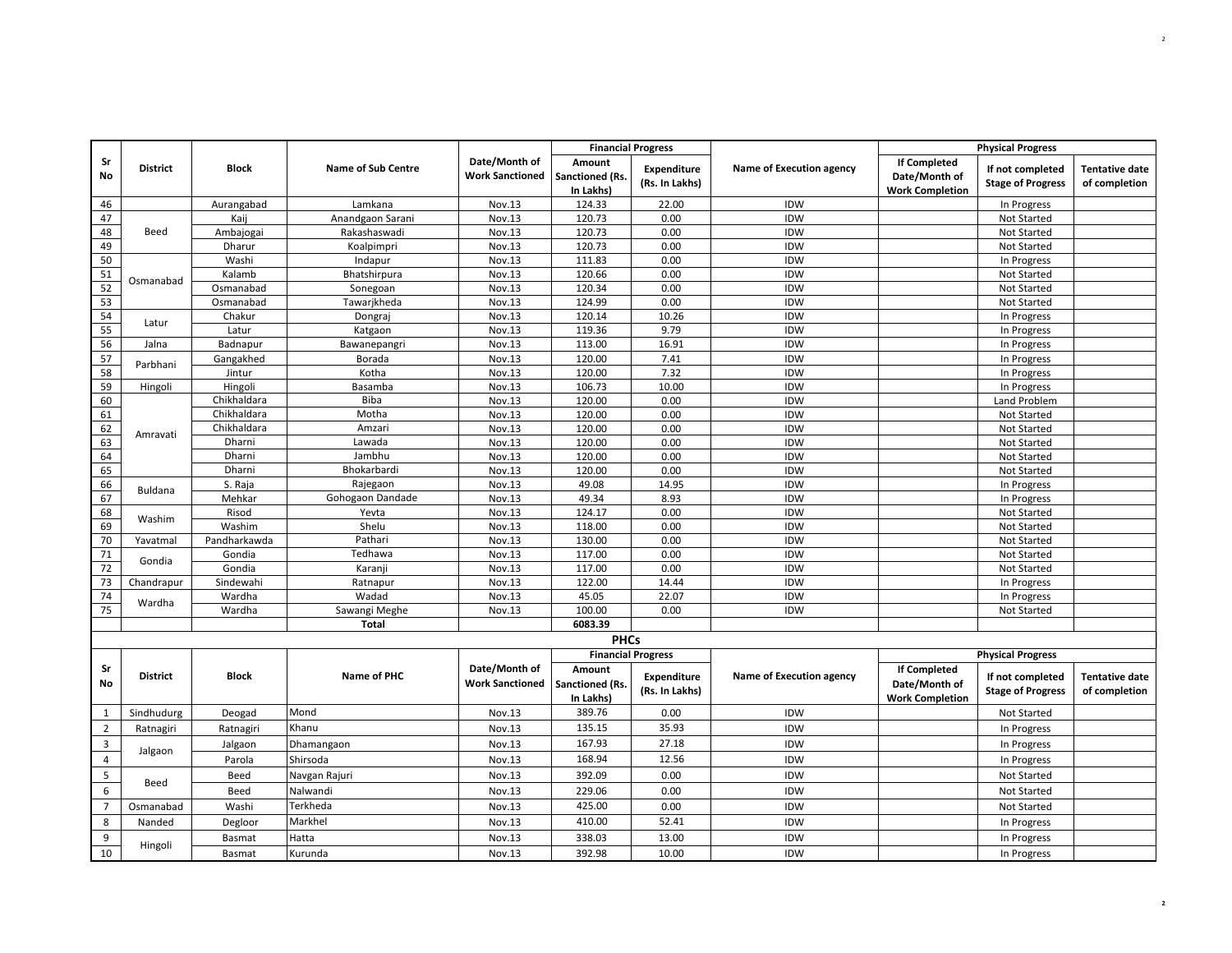|                |                 |                                  |                                    |                                         | <b>Financial Progress</b>                   |                               |                          |                                                                | <b>Physical Progress</b>                     |                                 |
|----------------|-----------------|----------------------------------|------------------------------------|-----------------------------------------|---------------------------------------------|-------------------------------|--------------------------|----------------------------------------------------------------|----------------------------------------------|---------------------------------|
| Sr<br>No       | <b>District</b> | <b>Block</b>                     | <b>Name of Sub Centre</b>          | Date/Month of<br><b>Work Sanctioned</b> | Amount<br>Sanctioned (Rs.<br>In Lakhs)      | Expenditure<br>(Rs. In Lakhs) | Name of Execution agency | <b>If Completed</b><br>Date/Month of<br><b>Work Completion</b> | If not completed<br><b>Stage of Progress</b> | Tentative date<br>of completion |
| 11             | Akola           | Murtizapur                       | Jamthi                             | Nov.13                                  | 251.00                                      | 0.00                          | IDW                      |                                                                | Not Started                                  |                                 |
| 12             | Gondia          | Sadak Arjuni                     | Khodshivani                        | Nov.13                                  | 374.00                                      | 0.00                          | IDW                      |                                                                | Not Started                                  |                                 |
|                |                 |                                  | Total                              |                                         | 3673.94                                     | 151.08                        |                          |                                                                |                                              |                                 |
|                |                 |                                  |                                    |                                         | <b>PHCs/Additional PHCs (Staff Quarter)</b> |                               |                          |                                                                |                                              |                                 |
|                |                 |                                  |                                    |                                         |                                             | <b>Financial Progress</b>     |                          |                                                                | <b>Physical Progress</b>                     |                                 |
| Sr             |                 |                                  |                                    | Date/Month of                           | Amount                                      |                               |                          | <b>If Completed</b>                                            |                                              |                                 |
| No             | <b>District</b> | <b>Block</b>                     | Name of PHC                        | <b>Work Sanctioned</b>                  | Sanctioned (Rs.                             | Expenditure                   | Name of Execution agency | Date/Month of                                                  | If not completed                             | <b>Tentative date</b>           |
|                |                 |                                  |                                    |                                         | In Lakhs)                                   | (Rs. In Lakhs)                |                          | <b>Work Completion</b>                                         | <b>Stage of Progress</b>                     | of completion                   |
| 1              | Raigad          | Mangaon                          | Sai                                | $Jun-13$                                | 22.90                                       | 4.53                          | IDW                      |                                                                | In Progress                                  |                                 |
| $\mathbf{2}$   |                 | Karjat                           | Kadav                              | Jun-13                                  | 22.47                                       | 6.78                          | IDW                      |                                                                | In Progress                                  |                                 |
| 3              | Sindhudurg      | Deogad                           | Padel                              | $Jun-13$                                | 35.16                                       | 5.33                          | IDW                      |                                                                | In Progress                                  |                                 |
| 4              | Ratnagiri       | Chiplun                          | Rampur                             | Jun-13                                  | 72.57                                       | 32.61                         | <b>IDW</b>               |                                                                | In Progress                                  |                                 |
| 5              |                 | Mandangad                        | Panderi                            | $Jun-13$                                | 74.01                                       | 36.45                         | IDW                      |                                                                | In Progress                                  |                                 |
| 6              | Pune            | Shirur                           | Karade                             | $Jun-13$                                | 22.89                                       | 9.69                          | IDW                      |                                                                | In Progress                                  |                                 |
| $\overline{7}$ |                 | Maval                            | Karla                              | $Jun-13$                                | 19.96                                       | 9.17                          | IDW                      |                                                                | In Progress                                  |                                 |
| 8              |                 | Jath                             | Shegaon                            | Jun-13                                  | 15.94                                       | 5.50                          | IDW                      |                                                                | In Progress                                  |                                 |
| 9              | Sangli          | Jath                             | Bilur                              | Jun-13                                  | 19.85                                       | 11.31                         | IDW                      |                                                                | In Progress                                  |                                 |
| 10             |                 | Jath                             | Daflapur                           | Jun-13                                  | 16.05                                       | 7.21                          | IDW                      |                                                                | In Progress                                  |                                 |
| 11             |                 | Jath                             | Sankh                              | Jun-13                                  | 20.69                                       | 12.15                         | IDW                      |                                                                | In Progress                                  |                                 |
| 12             | Nashik          | Baglan                           | Ambasan                            | $Jun-13$                                | 9.00                                        | 13.14                         | IDW                      |                                                                | <b>Tile Progress</b>                         | Jun-14                          |
| 13             |                 | Igatpuri                         | Vadivarhe                          | $Jun-13$                                | 9.00                                        | 12.19                         | IDW                      |                                                                | <b>Tile Progress</b>                         | Jun-14                          |
| 14             |                 | Dhule                            | Borkund                            | Jun-13                                  | 16.47                                       | 10.93                         | IDW                      |                                                                | In Progress                                  |                                 |
| 15             |                 | Dhule                            | Kusumba                            | $Jun-13$                                | 16.47                                       | 10.74                         | IDW                      |                                                                | In Progress                                  |                                 |
| 16             |                 | Dhule                            | Arvi                               | $Jun-13$                                | 16.47                                       | 10.68                         | IDW                      |                                                                | In Progress                                  |                                 |
| 17             | Dhule           | Sakri                            | Mhasdi                             | $Jun-13$                                | 16.47                                       | 0.00                          | IDW                      |                                                                | In Progress                                  |                                 |
| 18             |                 | Sakri                            | Rohod                              | $Jun-13$                                | 17.60                                       | 0.00                          | IDW                      |                                                                | Not Started                                  |                                 |
| 19             |                 | Shindkheda                       | Chimthana                          | $Jun-13$                                | 16.47                                       | 11.04                         | IDW                      |                                                                | In Progress                                  |                                 |
| 20             |                 | Shirpur                          | Rohini                             | $Jun-13$                                | 17.60                                       | 0.00                          | IDW                      |                                                                | In Progress                                  |                                 |
| 21             |                 | Shirpur                          | Wadi                               | $Jun-13$                                | 17.60                                       | 2.57                          | IDW                      |                                                                | In Progress                                  |                                 |
| $\bf 22$       | Jalgaon         | Raver                            | Khiroda                            | Jun-13                                  | 33.14                                       | 14.67                         | <b>IDW</b>               |                                                                | In Progress                                  |                                 |
| 23             |                 | Chopda                           | Adawad                             | $Jun-13$                                | 63.47                                       | 5.60                          | IDW                      |                                                                | In Progress                                  |                                 |
| 24             | Aurangabad      | Sillod                           | Amthana                            | $Jun-13$                                | 12.48                                       | 0.00                          | IDW                      |                                                                | Not Started                                  |                                 |
| 25             |                 | Khultabad                        | Bazarswvangi                       | $Jun-13$                                | 95.53                                       | 0.00                          | IDW                      |                                                                | Not Started                                  |                                 |
| 26             |                 | Bhoom                            | Walwad                             | Jun-13                                  | 24.93                                       | 22.87                         | <b>IDW</b>               | Mar.14                                                         |                                              |                                 |
| 27             | Osmanabad       | Kalamb                           | Itkur                              | $Jun-13$                                | 24.62<br>26.40                              | 23.02                         | IDW                      | Mar.14                                                         |                                              |                                 |
| 28             |                 | Tuljapur                         | Katgaon                            | $Jun-13$                                | 82.00                                       | 25.45<br>23.83                | IDW                      | Mar.14                                                         |                                              |                                 |
| 29             | Nanded          | Biloli                           | Kondalwadi                         | $Jun-13$                                |                                             |                               | IDW                      |                                                                | In Progress                                  |                                 |
| 30<br>31       | Hingoli         | Shengaon                         | Sakhara                            | Jun-13<br>$Jun-13$                      | 77.08<br>10.00                              | 7.00<br>8.76                  | IDW<br>IDW               | Mar.14                                                         | In Progress                                  |                                 |
| 32             |                 | Chandur bazaar<br>Chandur bazaar | Asegaon Purna<br>Brahmanwada Thadi | $Jun-13$                                | 10.00                                       | 8.15                          | IDW                      | Mar.14                                                         |                                              |                                 |
| 33             |                 | Chandur bazaar                   |                                    | $Jun-13$                                | 10.00                                       | 8.66                          | IDW                      | Mar.14                                                         |                                              |                                 |
| 34             |                 | Chikhaldara                      | Karajgaon<br>Tembrusonda           | $Jun-13$                                | 10.00                                       | 9.17                          | IDW                      | Mar.14                                                         |                                              |                                 |
|                |                 | Dhamangaon                       |                                    |                                         |                                             |                               |                          |                                                                |                                              |                                 |
| 35             |                 | Railway                          | Talegaon Dashasar                  | $Jun-13$                                | 10.00                                       | 8.64                          | IDW                      | Mar.14                                                         |                                              |                                 |
| 36             | Amravati        | Morshi                           | Hiwarkhed                          | $Jun-13$                                | 10.00                                       | 8.73                          | IDW                      | Mar.14                                                         |                                              |                                 |
| 37             |                 | Morshi                           | Nerpingalai                        | $Jun-13$                                | 10.00                                       | 8.73                          | <b>IDW</b>               | Mar.14                                                         |                                              |                                 |
| 38             |                 | Nandgaon                         | Loni Takli                         | $Jun-13$                                | 10.00                                       | 8.98                          | IDW                      | Mar.14                                                         |                                              |                                 |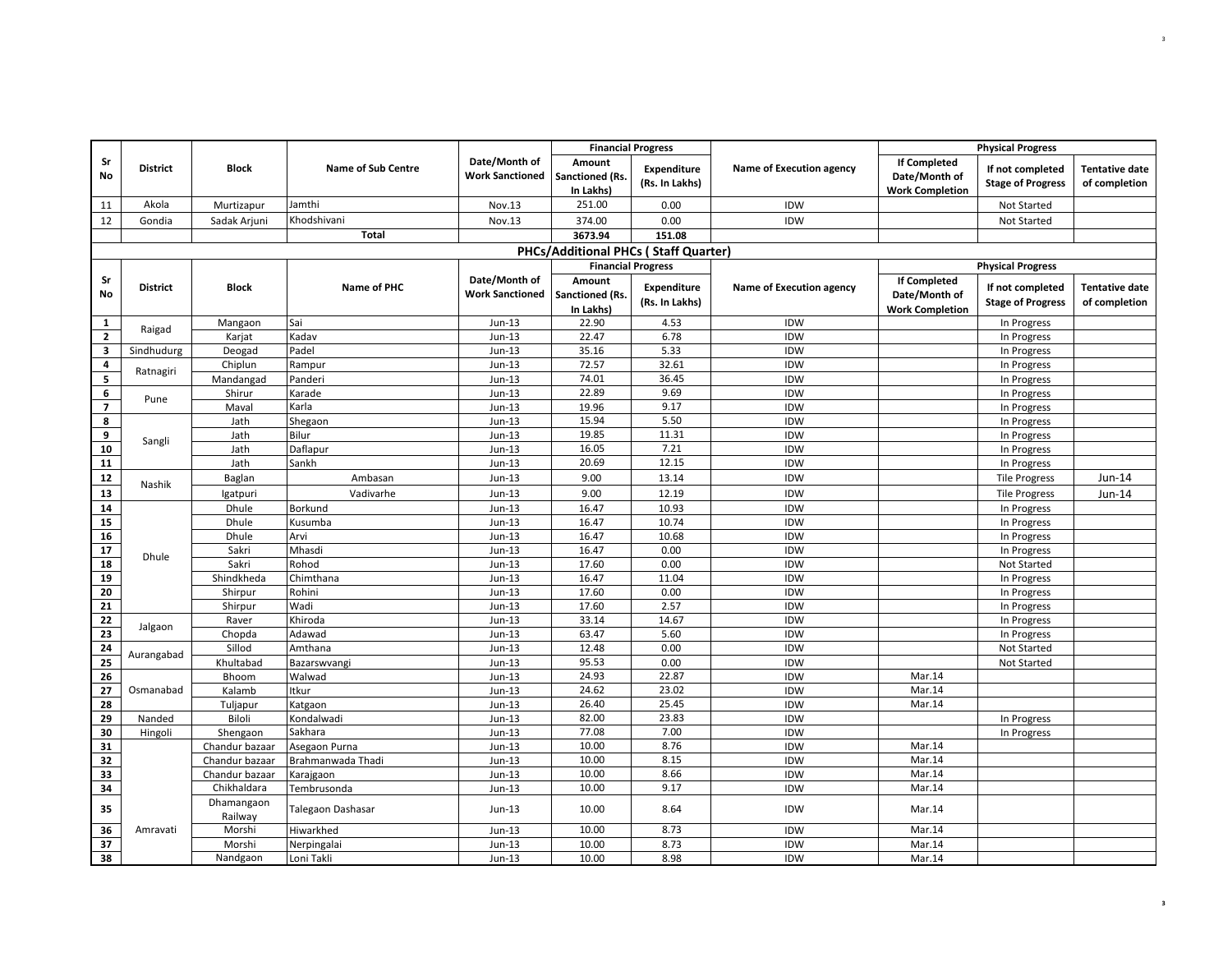| <b>Financial Progress</b><br>Date/Month of<br>Sr<br><b>If Completed</b><br>Amount |                 |               |                           |                                                |                                               | <b>Physical Progress</b>             |                          |                                                                |                                              |                                        |
|-----------------------------------------------------------------------------------|-----------------|---------------|---------------------------|------------------------------------------------|-----------------------------------------------|--------------------------------------|--------------------------|----------------------------------------------------------------|----------------------------------------------|----------------------------------------|
| No                                                                                | <b>District</b> | <b>Block</b>  | <b>Name of Sub Centre</b> | <b>Work Sanctioned</b>                         | Sanctioned (Rs.<br>In Lakhs)                  | Expenditure<br>(Rs. In Lakhs)        | Name of Execution agency | Date/Month of<br><b>Work Completion</b>                        | If not completed<br><b>Stage of Progress</b> | <b>Tentative date</b><br>of completion |
| 39                                                                                |                 | Khandeshwar   | Papal                     | $Jun-13$                                       | 10.00                                         | 9.02                                 | <b>IDW</b>               | Mar.14                                                         |                                              |                                        |
| 40                                                                                |                 | Tiwsa         | Kurha                     | $Jun-13$                                       | 10.00                                         | 8.56                                 | <b>IDW</b>               | Mar.14                                                         |                                              |                                        |
| 41                                                                                |                 | Tiwsa         | Mardi                     | $Jun-13$                                       | 10.00                                         | 8.53                                 | <b>IDW</b>               | Mar.14                                                         |                                              |                                        |
| 42                                                                                |                 | Warud         | Loni Warud                | $Jun-13$                                       | 10.00                                         | 8.63                                 | <b>IDW</b>               | Mar.14                                                         |                                              |                                        |
| 43                                                                                | Akola           | Barshitakli   | Kanheri sarap             | $Jun-13$                                       | 58.00                                         | 7.19                                 | <b>IDW</b>               |                                                                | In Progress                                  |                                        |
| 44                                                                                |                 | Akot          | Kawasa                    | $Jun-13$                                       | 33.00                                         | 4.83                                 | <b>IDW</b>               |                                                                | In Progress                                  |                                        |
| 45                                                                                | Washim          | Mangrulpir    | Shelubazar                | $Jun-13$                                       | 24.99                                         | 0.00                                 | <b>IDW</b>               |                                                                | Not Started                                  |                                        |
| 46                                                                                |                 | Wani          | Kayar                     | $Jun-13$                                       | 31.50                                         | 17.79                                | <b>IDW</b>               |                                                                | In Progress                                  |                                        |
| 47                                                                                |                 | Zari Jamni    | Mukutban                  | $Jun-13$                                       | 31.50                                         | 18.39                                | IDW                      |                                                                | In Progress                                  |                                        |
| 48                                                                                |                 | Pandharkawada | Runza                     | $Jun-13$                                       | 31.50                                         | 22.28                                | <b>IDW</b>               |                                                                | In Progress                                  |                                        |
| 49                                                                                | Yavatmal        | Arni          | Lonbehal                  | $Jun-13$                                       | 14.00                                         | 11.85                                | <b>IDW</b>               | Mar.14                                                         |                                              |                                        |
| 50                                                                                |                 | Ralegaon      | Wadonabazar               | $Jun-13$                                       | 31.50                                         | 19.25                                | <b>IDW</b>               |                                                                | In Progress                                  |                                        |
| 51                                                                                |                 | Arni          | Sadonabazar               | $Jun-13$                                       | 14.00                                         | 11.94                                | <b>IDW</b>               | Mar.14                                                         |                                              |                                        |
| 52                                                                                |                 | Pusad         | Choundhi                  | $Jun-13$                                       | 14.00                                         | 8.87                                 | <b>IDW</b>               |                                                                | In Progress                                  |                                        |
| 53                                                                                | Bhandara        | Bhandara      | Pahela                    | Jun-13                                         | 60.20                                         | 23.26                                | <b>IDW</b>               |                                                                | In Progress                                  |                                        |
| 54                                                                                |                 | Mohadi        | Warathi                   | $Jun-13$                                       | 22.80                                         | 9.46                                 | <b>IDW</b>               |                                                                | In Progress                                  |                                        |
|                                                                                   |                 |               | <b>Total</b>              |                                                | 1422.28                                       | 594.13                               |                          |                                                                |                                              |                                        |
|                                                                                   |                 |               |                           |                                                |                                               |                                      |                          |                                                                |                                              |                                        |
|                                                                                   |                 |               |                           |                                                | <b>CHCs</b>                                   |                                      |                          |                                                                |                                              |                                        |
|                                                                                   |                 |               |                           |                                                |                                               |                                      |                          |                                                                |                                              |                                        |
|                                                                                   |                 |               |                           | Date/Month of                                  |                                               | <b>Financial Progress</b>            |                          |                                                                | <b>Physical Progress</b>                     |                                        |
| Sr<br>No                                                                          | <b>District</b> | <b>Block</b>  | Name of CHC               | <b>Work Sanctioned</b>                         | Amount<br><b>Sanctioned (Rs.</b><br>In Lakhs) | Expenditure<br>(Rs. In Lakhs)        | Name of Execution agency | <b>If Completed</b><br>Date/Month of<br><b>Work Completion</b> | If not completed<br><b>Stage of Progress</b> | <b>Tentative date</b><br>of completion |
|                                                                                   |                 |               |                           |                                                | <b>NIL</b>                                    |                                      |                          |                                                                |                                              |                                        |
|                                                                                   |                 |               | Total                     |                                                | 0.00                                          | 0.00                                 |                          |                                                                |                                              |                                        |
|                                                                                   |                 |               |                           |                                                |                                               |                                      |                          |                                                                |                                              |                                        |
|                                                                                   |                 |               |                           |                                                | <b>SDHs/Area Hospital</b>                     |                                      |                          |                                                                |                                              |                                        |
|                                                                                   |                 |               |                           |                                                |                                               |                                      |                          |                                                                |                                              |                                        |
|                                                                                   |                 |               |                           |                                                |                                               | <b>Financial Progress</b>            |                          |                                                                | <b>Physical Progress</b>                     |                                        |
| Sr<br>No                                                                          | <b>District</b> | <b>Block</b>  | Name of SDH               | Date/Month of<br><b>Work Sanctioned</b>        | Amount<br>Sanctioned (Rs.<br>In Lakhs)        | <b>Expenditure</b><br>(Rs. In Lakhs) | Name of Execution agency | <b>If Completed</b><br>Date/Month of<br><b>Work Completion</b> | If not completed<br><b>Stage of Progress</b> | <b>Tentative date</b><br>of completion |
|                                                                                   |                 |               |                           |                                                | <b>NIL</b>                                    |                                      |                          |                                                                |                                              |                                        |
|                                                                                   |                 |               | Total                     |                                                | 0.00                                          | 0.00                                 |                          |                                                                |                                              |                                        |
|                                                                                   |                 |               |                           |                                                |                                               |                                      |                          |                                                                |                                              |                                        |
|                                                                                   |                 |               |                           |                                                | <b>District Hospitals</b>                     |                                      |                          |                                                                |                                              |                                        |
|                                                                                   |                 |               |                           |                                                |                                               |                                      |                          |                                                                |                                              |                                        |
|                                                                                   |                 |               |                           |                                                |                                               | <b>Financial Progress</b>            |                          |                                                                | <b>Physical Progress</b>                     |                                        |
| Sr<br><b>No</b>                                                                   | <b>District</b> | <b>Block</b>  | Name of DH                | Date/Month of<br><b>Work Sanctioned</b>        | Amount<br>Sanctioned (Rs.<br>In Lakhs)        | Expenditure<br>(Rs. In Lakhs)        | Name of Execution agency | <b>If Completed</b><br>Date/Month of<br><b>Work Completion</b> | If not completed<br><b>Stage of Progress</b> | <b>Tentative date</b><br>of completion |
|                                                                                   |                 |               |                           |                                                | <b>NIL</b>                                    |                                      |                          |                                                                |                                              |                                        |
|                                                                                   |                 |               | Total                     |                                                | 0.00                                          | 0.00                                 |                          |                                                                |                                              |                                        |
|                                                                                   |                 |               |                           | List of Repair and Renovation Works under NRHM |                                               |                                      |                          |                                                                |                                              |                                        |
|                                                                                   |                 |               |                           |                                                | <b>Sub Centre</b>                             |                                      |                          |                                                                |                                              |                                        |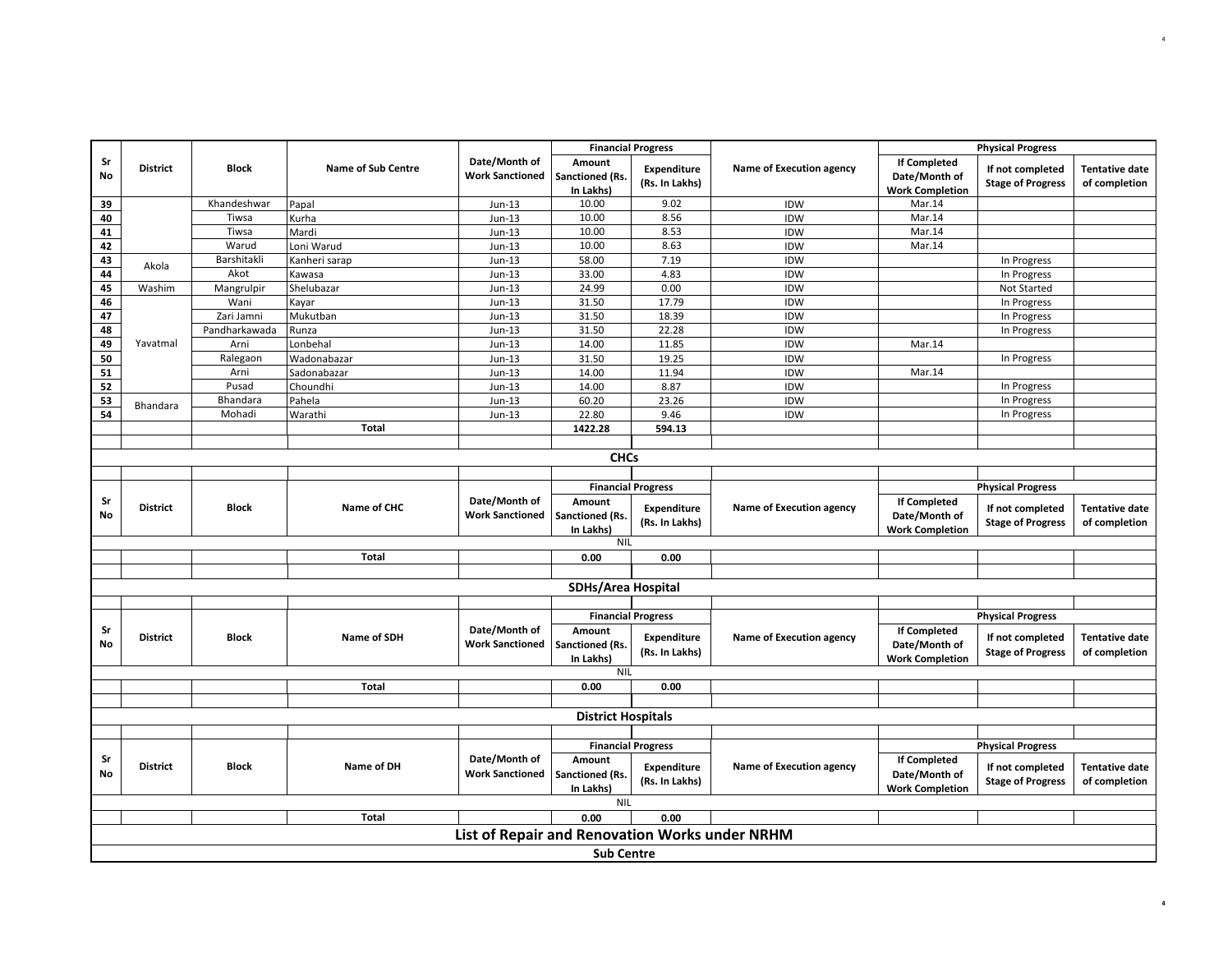|                |                 |              |                                                                                           |                                         |                                        | <b>Financial Progress</b>     |                          |                                                                | <b>Physical Progress</b>                     |                                        |
|----------------|-----------------|--------------|-------------------------------------------------------------------------------------------|-----------------------------------------|----------------------------------------|-------------------------------|--------------------------|----------------------------------------------------------------|----------------------------------------------|----------------------------------------|
| Sr<br>No       | <b>District</b> | <b>Block</b> | <b>Name of Sub Centre</b>                                                                 | Date/Month of<br><b>Work Sanctioned</b> | Amount<br>Sanctioned (Rs.<br>In Lakhs) | Expenditure<br>(Rs. In Lakhs) | Name of Execution agency | <b>If Completed</b><br>Date/Month of<br><b>Work Completion</b> | If not completed<br><b>Stage of Progress</b> | <b>Tentative date</b><br>of completion |
|                |                 |              |                                                                                           |                                         |                                        | <b>Financial Progress</b>     |                          |                                                                | <b>Physical Progress</b>                     |                                        |
| Sr<br>No       | <b>District</b> | <b>Block</b> | <b>Name of Sub Centre</b>                                                                 | Date/Month of<br><b>Work Sanctioned</b> | Amount<br>Sanctioned (Rs.<br>In Lakhs) | Expenditure<br>(Rs. In Lakhs) | Name of Execution agency | <b>If Completed</b><br>Date/Month of<br><b>Work Completion</b> | If not completed<br><b>Stage of Progress</b> | <b>Tentative date</b><br>of completion |
| $\mathbf{1}$   | Pune            |              | Construction of Compound Wall at<br>Dhakale                                               | Feb.14                                  | 3.86                                   | 3.78                          | IDW                      | Mar.14                                                         |                                              |                                        |
| $\overline{2}$ |                 |              | Repairs & upgradation of SC<br>Nimgaon Sava                                               | Feb.14                                  | 1.42                                   | 1.01                          | IDW                      | Mar.14                                                         |                                              |                                        |
| 3              | <b>Buldana</b>  | Khamgaon     | Repairs to S/C @ Parkhed                                                                  | Feb.14                                  | 3.75                                   | 3.68                          | IDW                      | Mar.14                                                         |                                              |                                        |
| $\overline{4}$ |                 | S.Raja       | Repairs to S/C @ Shendurjan                                                               | Feb.14                                  | 1.99                                   | 1.94                          | <b>IDW</b>               | Mar.14                                                         |                                              |                                        |
| 5              |                 | Bhiwapur     | New Construction of Compound<br>wall at Delivery Point SC at<br>Malewada                  | Feb.14                                  | 5.00                                   | 4.95                          | IDW                      | Mar.14                                                         |                                              |                                        |
| 6              |                 | Umred        | New Construction of Compound<br>wall at Delivery Point SC at<br>Navegaon Sadhu            | Feb.14                                  | 5.00                                   | 4.96                          | IDW                      | Mar.14                                                         |                                              |                                        |
| $\overline{7}$ |                 | Ramtek       | New Construction of Compound<br>wall at Delivery Point SC at Umri                         | Feb.14                                  | 4.50                                   | 4.43                          | IDW                      | Mar.14                                                         |                                              |                                        |
| 8              |                 | Saoner       | Major Repair & Renovation work of<br>Delivery Point SC at Bhanegaon                       | Feb.14                                  | 3.50                                   | 3.49                          | IDW                      | Mar.14                                                         |                                              |                                        |
| 9              | <b>Nagpur</b>   | Kalmeshwar   | Major Repair & Renovation work of<br>Delivery Point SC at Pardi<br>(deshmukh)             | Feb.14                                  | 5.00                                   | 4.97                          | IDW                      | Mar.14                                                         |                                              |                                        |
| 10             |                 | Katol        | Major Repair & Renovation work of<br>Delivery Point SC at Panjara kate                    | Feb.14                                  | 4.50                                   | 4.49                          | IDW                      | Mar.14                                                         |                                              |                                        |
| 11             |                 | Mouda        | Major Repair & Renovation work of<br>Delivery Point SC at Dharmapuri                      | Feb.14                                  | 3.50                                   | 3.46                          | IDW                      | Mar.14                                                         |                                              |                                        |
| 12             |                 | Nagpur       | Repair & Renovation work of<br>Delivery point SC Lavha                                    | Feb.14                                  | 3.50                                   | 3.44                          | IDW                      | Mar.14                                                         |                                              |                                        |
| 13             |                 | Ramtek       | Major Repair & Renovation work of<br>Delivery Point SC at Musewadi                        | Feb.14                                  | 3.72                                   | 3.71                          | IDW                      | Mar.14                                                         |                                              |                                        |
| 14             |                 | Bhandara     | Providing Borewell and Minor<br>Repair to SC Bhilewada                                    | Feb.14                                  | 3.00                                   | 0.00                          | IDW                      |                                                                | In Progress                                  |                                        |
| 15             |                 | Mohadi       | Providing Electric meter and<br>Construction of CD work &<br>Approach Road at SC Wadegaon | Feb.14                                  | 2.00                                   | 2.00                          | IDW                      | Mar.14                                                         |                                              |                                        |
| 16             |                 | Mohadi       | Providing Repairs to SC Jaamb                                                             | Feb.14                                  | 2.50                                   | 0.00                          | IDW                      |                                                                | In Progress                                  |                                        |
| 17             |                 | Tumsar       | Providing Borewell & Minor Repair<br>to SC Mohgaon (KH.)                                  | Feb.14                                  | 4.50                                   | 0.00                          | <b>IDW</b>               |                                                                | In Progress                                  |                                        |
| 18             |                 | Tumsar       | Providing Electrification & Minor<br>Repair to SC Pitesur                                 | Feb.14                                  | 3.00                                   | 0.00                          | IDW                      | Mar.14                                                         |                                              |                                        |
| 19             |                 | Pouni        | Providing Borewell at SC Bhawad                                                           | Feb.14                                  | 1.00                                   | 0.00                          | IDW                      | Mar.14                                                         |                                              |                                        |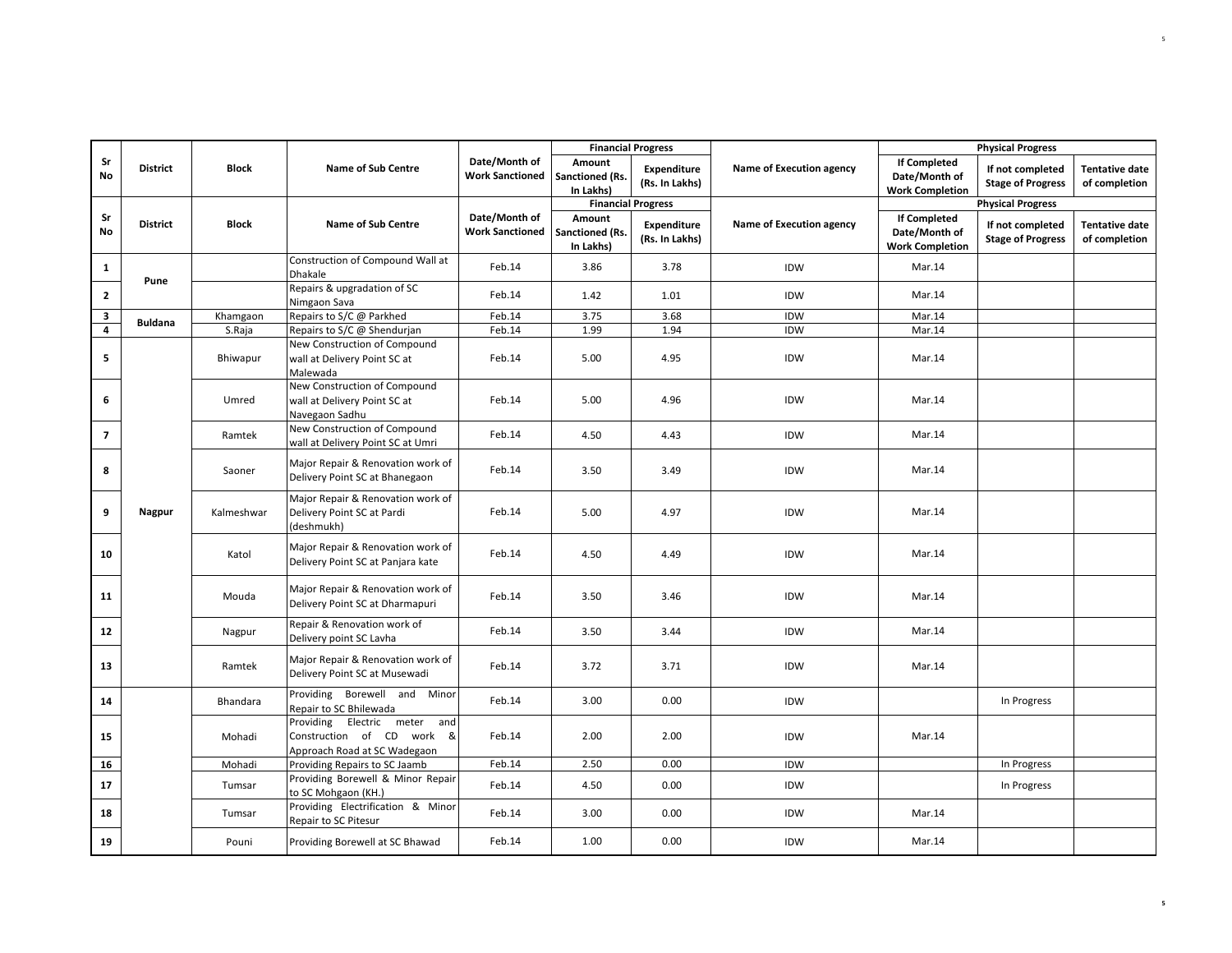|                         |                 |              |                                                                                     |                                         | <b>Financial Progress</b>              |                               |                          |                                                                | <b>Physical Progress</b>                     |                                        |
|-------------------------|-----------------|--------------|-------------------------------------------------------------------------------------|-----------------------------------------|----------------------------------------|-------------------------------|--------------------------|----------------------------------------------------------------|----------------------------------------------|----------------------------------------|
| Sr<br>No                | <b>District</b> | <b>Block</b> | <b>Name of Sub Centre</b>                                                           | Date/Month of<br><b>Work Sanctioned</b> | Amount<br>Sanctioned (Rs.<br>In Lakhs) | Expenditure<br>(Rs. In Lakhs) | Name of Execution agency | <b>If Completed</b><br>Date/Month of<br><b>Work Completion</b> | If not completed<br><b>Stage of Progress</b> | <b>Tentative date</b><br>of completion |
| 20                      | <b>Bhandara</b> | Sakoli       | Providing<br>Minor<br>Repairs,<br>Electrification and Water Proofing<br>to SC Sasra | Feb.14                                  | 4.00                                   | 4.00                          | IDW                      | Mar.14                                                         |                                              |                                        |
| 21                      |                 | Sakoli       | Providing Repairs, Electrification<br>work to SC Umari                              | Feb.14                                  | 3.00                                   | 3.00                          | <b>IDW</b>               | Mar.14                                                         |                                              |                                        |
| 22                      |                 | Lakhandur    | Providing Repairs, Electrification &<br><b>Borewell at SC Belati</b>                | Feb.14                                  | 1.75                                   | 0.00                          | <b>IDW</b>               |                                                                | In Progress                                  |                                        |
| 23                      |                 | Lakhandur    | Providing Repairs to SC Virli                                                       | Feb.14                                  | 2.50                                   | 2.50                          | IDW                      | Mar.14                                                         |                                              |                                        |
| 24                      |                 | Lakhandur    | Providing Borewell at SC Jaitpur                                                    | Feb.14                                  | 1.20                                   | 0.00                          | IDW                      | Mar.14                                                         |                                              |                                        |
| 25                      |                 | Bhandara     | Providing Borewell to SC Madagi                                                     | Feb.14                                  | 1.25                                   | 0.00                          | IDW                      | Mar.14                                                         |                                              |                                        |
| 26                      |                 | Tumsar       | Providing Borewell to SC Rongha                                                     | Feb.14                                  | 1.25                                   | 0.00                          | IDW                      | Mar.14                                                         |                                              |                                        |
| 27                      |                 | Tumsar       | Providing Borewell to SC Mitewani                                                   | Feb.14                                  | 1.25                                   | 0.00                          | IDW                      | Mar.14                                                         |                                              |                                        |
| 28                      |                 | Lakhani      | Providing Borewell to SC Salebhata                                                  | Feb.14                                  | 1.25                                   | 0.00                          | IDW                      | Mar.14                                                         |                                              |                                        |
| 29                      |                 | Sakoli       | Providing Borewell to SC Parsodi                                                    | Feb.14                                  | 1.25                                   | 0.00                          | IDW                      | Mar.14                                                         |                                              |                                        |
| 30                      |                 | Arjuni mor   | Construction of compound Wall at<br>sub Center Morgaon                              | Feb.14                                  | 3.00                                   | 3.00                          | IDW                      | Mar.14                                                         |                                              |                                        |
| 31                      | Gondia          | Arjuni mor   | Construction of compound Wall at<br>sub Center Korambhi                             | Feb.14                                  | 6.00                                   | 5.93                          | IDW                      | Mar.14                                                         |                                              |                                        |
| 32                      |                 | Arjuni mor   | Construction of compound Wall<br>Part II to sub Center Building<br>Pratapgharh      | Feb.14                                  | 2.50                                   | 2.47                          | IDW                      | Mar.14                                                         |                                              |                                        |
|                         |                 |              | Total                                                                               |                                         | 95.44                                  | 71.21                         |                          |                                                                |                                              |                                        |
|                         |                 |              |                                                                                     |                                         | <b>PHCs/Additional PHCs</b>            |                               |                          |                                                                |                                              |                                        |
|                         |                 |              |                                                                                     |                                         |                                        |                               |                          |                                                                |                                              |                                        |
|                         |                 |              |                                                                                     |                                         |                                        | <b>Financial Progress</b>     |                          |                                                                | <b>Physical Progress</b>                     |                                        |
| Sr<br>No                | <b>District</b> | <b>Block</b> | Name of PHC                                                                         | Date/Month of<br><b>Work Sanctioned</b> | Amount<br>Sanctioned (Rs.<br>In Lakhs) | Expenditure<br>(Rs. In Lakhs) | Name of Execution agency | <b>If Completed</b><br>Date/Month of<br><b>Work Completion</b> | If not completed<br><b>Stage of Progress</b> | <b>Tentative date</b><br>of completion |
| $\mathbf{1}$            |                 | Mhasala      | O.T. Repairs at PHC Mhasala                                                         | Feb.2014                                | 3.00                                   | 2.73                          | IDW                      | Complete                                                       |                                              |                                        |
| $\mathbf{2}$            |                 | Mhasala      | O.T. Repairs at PHC Khamgaon                                                        | Feb.2014                                | 1.00                                   | 0.97                          | IDW                      | Complete                                                       |                                              |                                        |
| $\mathbf{3}$            |                 | Mangaon      | Roofing Work at PHC Sai                                                             | Feb.2014                                | 4.85                                   | 0.00                          | IDW                      |                                                                | In Progress                                  |                                        |
| $\overline{\mathbf{4}}$ |                 | Mahad        | P.M. Room Repair at PHC Vinhere                                                     | Feb.2014                                | 4.49                                   | 4.35                          | IDW                      | Complete                                                       |                                              |                                        |
| $\overline{\mathbf{5}}$ | Raigad          | Tala         | Roofing Work at PHC Tala                                                            | Feb.2014                                | 4.97                                   | 3.20                          | IDW                      | Complete                                                       |                                              |                                        |
| 6                       |                 | Roha         | O.T. Repairs at PHC Ambewadi                                                        | Feb.2014                                | 4.94                                   | 3.68                          | IDW                      | Complete                                                       |                                              |                                        |
| $\overline{ }$          |                 | Panvel       | O.T. Repairs at PHC Gavan                                                           | Feb.2014                                | 4.41                                   | 4.30                          | IDW                      |                                                                | In Progress                                  |                                        |
| 8                       |                 | Panvel       | O.T. Repairs at PHC Vavanje                                                         | Feb.2014                                | 2.94                                   | 2.94<br>4.91                  | IDW                      | Complete                                                       |                                              |                                        |
| 9                       |                 | Karjat       | O.T. Repairs at PHC Mohili                                                          | Feb.2014<br>Feb.2014                    | 5.00<br>4.97                           | 2.86                          | <b>IDW</b><br>IDW        |                                                                | In Progress                                  |                                        |
| 10<br>11                |                 | Shriwardhan  | Roofing Work at PHC Walwati                                                         | Feb.2014                                | 7.50                                   | 7.49                          | IDW                      |                                                                | In Progress                                  |                                        |
|                         |                 | Shirur       | Furniture Work at PHC Karade                                                        |                                         |                                        |                               |                          | Complete                                                       |                                              |                                        |
| 12                      | Pune            | Khed         | Furniture Work at PHC Karanjavihire                                                 | Feb.2014                                | 7.50                                   | 7.49                          | IDW                      | Complete                                                       |                                              |                                        |
| 13                      |                 | Velha        | Furniture Work at PHC Karanjawane                                                   | Feb.2014                                | 7.50                                   | 7.49                          | IDW                      | Complete                                                       |                                              |                                        |

**6**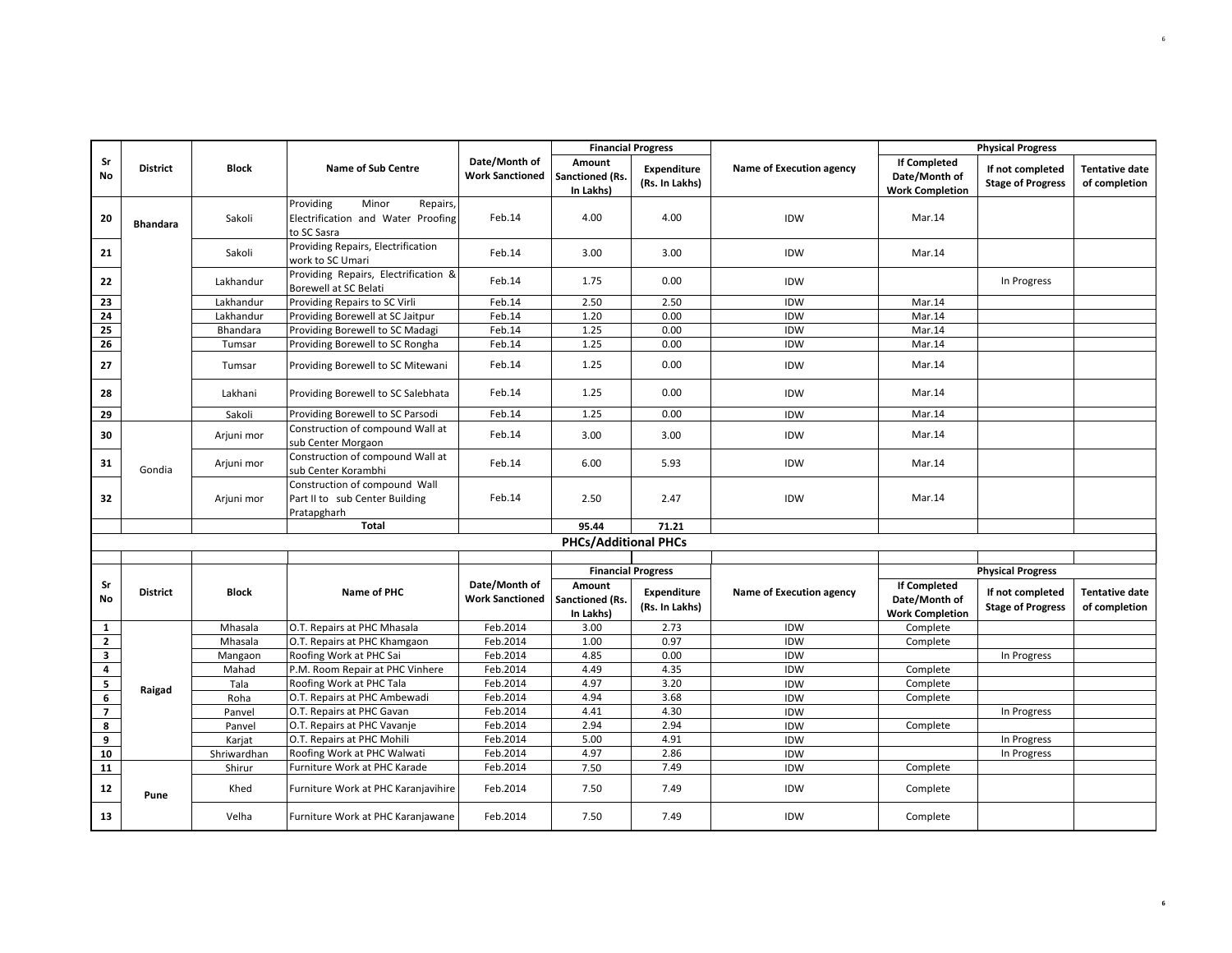|          |                 |              |                                                                                               |                                         |                                        | <b>Financial Progress</b>     |                          |                                                                | <b>Physical Progress</b>                     |                                        |
|----------|-----------------|--------------|-----------------------------------------------------------------------------------------------|-----------------------------------------|----------------------------------------|-------------------------------|--------------------------|----------------------------------------------------------------|----------------------------------------------|----------------------------------------|
| Sr<br>No | <b>District</b> | <b>Block</b> | <b>Name of Sub Centre</b>                                                                     | Date/Month of<br><b>Work Sanctioned</b> | Amount<br>Sanctioned (Rs.<br>In Lakhs) | Expenditure<br>(Rs. In Lakhs) | Name of Execution agency | <b>If Completed</b><br>Date/Month of<br><b>Work Completion</b> | If not completed<br><b>Stage of Progress</b> | <b>Tentative date</b><br>of completion |
| 14       |                 |              | Repairing & Rennovation of<br>medicine & Dispensing room<br>furniture work of PHC Waghali     | Nov.13                                  | 2.54                                   | 0.00                          | IDW                      |                                                                | In Progress                                  |                                        |
| 15       |                 |              | Repairing & Rennovation of<br>medicine & Dispensing room<br>furniture work of PHC Patonda     | Nov.13                                  | 2.60                                   | 0.00                          | IDW                      |                                                                | In Progress                                  |                                        |
| 16       |                 |              | Repairing & Rennovation of<br>medicine & Dispensing room<br>furniture work of PHC Shirasgaon  | Nov.13                                  | 2.69                                   | 0.00                          | IDW                      |                                                                | In Progress                                  |                                        |
| 17       |                 | Chalishgaon  | Repairing & Rennovation of<br>medicine & Dispensing room<br>furniture work of PHC Umbarkhed   | Nov.13                                  | 2.60                                   | 0.00                          | IDW                      |                                                                | In Progress                                  |                                        |
| 18       |                 |              | Repairing & Rennovation of<br>medicine & Dispensing room<br>furniture work of PHC Rangengaon  | Nov.13                                  | 2.69                                   | 0.00                          | IDW                      |                                                                | In Progress                                  |                                        |
| 19       |                 |              | Repairing & Rennovation of<br>medicine & Dispensing room<br>furniture work of PHC Tarwade     | Nov.13                                  | 2.44                                   | 0.00                          | IDW                      |                                                                | In Progress                                  |                                        |
| 20       |                 |              | Repairing & Rennovation of<br>medicine & Dispensing room<br>furniture work of PHC Dahiwad     | Nov.13                                  | 2.32                                   | 0.00                          | IDW                      |                                                                | In Progress                                  |                                        |
| 21       |                 |              | Repairing & Rennovation of<br>medicine & Dispensing room<br>furniture work of PHC Londhe      | Nov.13                                  | 3.24                                   | 0.00                          | IDW                      |                                                                | In Progress                                  |                                        |
| 22       |                 | Badgaon      | Repairing & Rennovation of<br>medicine & Dispensing room<br>furniture work of PHC Kajgaon     | Nov.13                                  | 2.69                                   | 0.00                          | IDW                      |                                                                | In Progress                                  |                                        |
| 23       |                 | Badgaon      | Repairing & Rennovation of<br>medicine & Dispensing room<br>furniture work of PHC Gudhe       | Nov.13                                  | 2.44                                   | 0.00                          | IDW                      |                                                                | In Progress                                  |                                        |
| 24       |                 | Badgaon      | Repairing & Rennovation of<br>medicine & Dispensing room<br>furniture work of PHC Girad       | Nov.13                                  | 2.69                                   | 0.00                          | IDW                      |                                                                | In Progress                                  |                                        |
| 25       |                 |              | Repairing & Rennovation of<br>medicine & Dispensing room<br>furniture work of PHC Nandra      | Nov.13                                  | 2.69                                   | 2.32                          | IDW                      |                                                                | In Progress                                  |                                        |
| 26       |                 |              | Repairing & Rennovation of<br>medicine & Dispensing room<br>furniture work of PHC Lohara      | Nov.13                                  | 2.69                                   | 2.32                          | IDW                      |                                                                | In Progress                                  |                                        |
| 27       |                 | Pachora      | Repairing & Rennovation of<br>medicine & Dispensing room<br>furniture work of PHC Nagardevala | Nov.13                                  | 2.77                                   | 2.32                          | IDW                      |                                                                | In Progress                                  |                                        |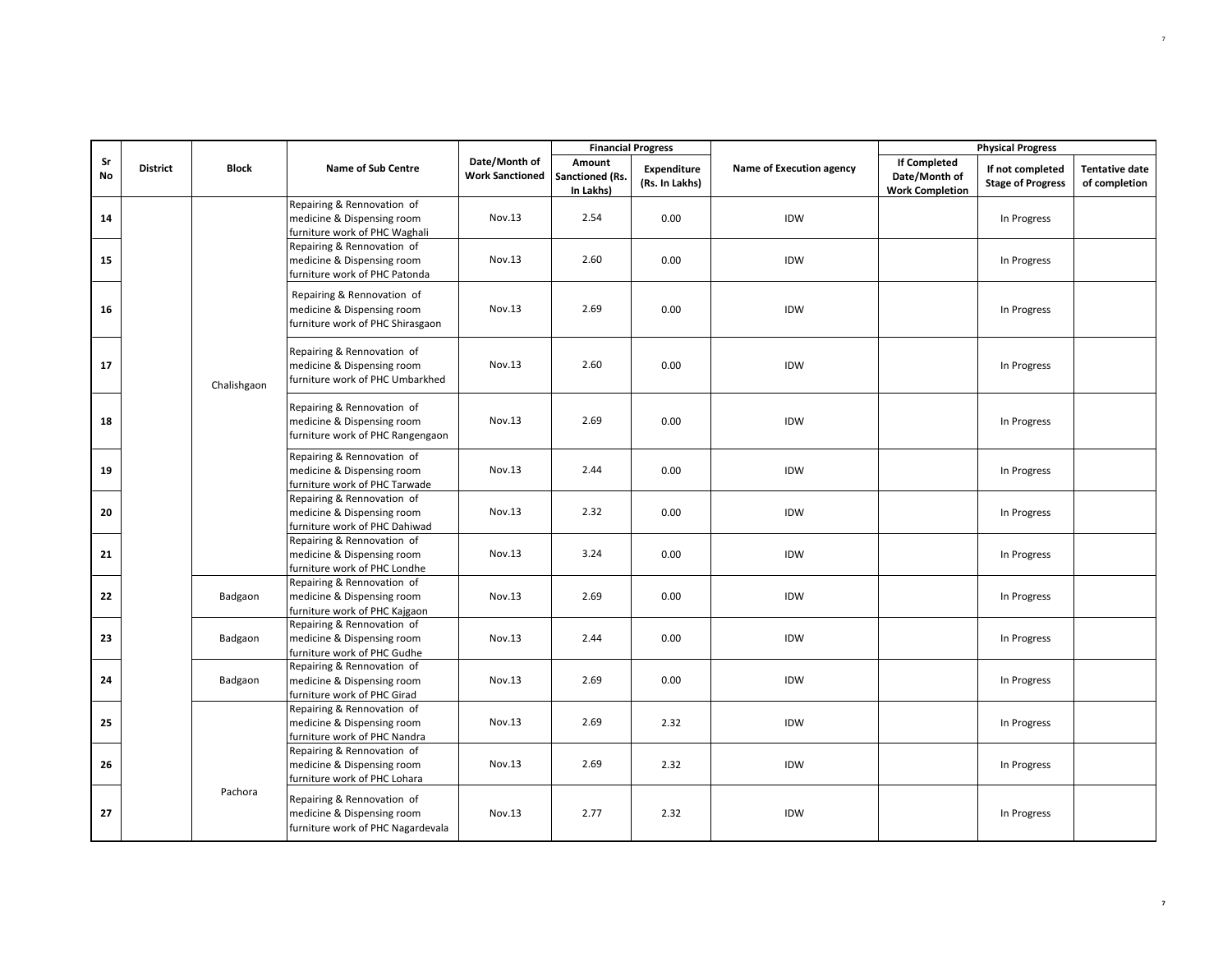|          |                 |              |                                                                                              |                                         |                                        | <b>Financial Progress</b>     |                          |                                                                | <b>Physical Progress</b>                     |                                        |
|----------|-----------------|--------------|----------------------------------------------------------------------------------------------|-----------------------------------------|----------------------------------------|-------------------------------|--------------------------|----------------------------------------------------------------|----------------------------------------------|----------------------------------------|
| Sr<br>No | <b>District</b> | <b>Block</b> | <b>Name of Sub Centre</b>                                                                    | Date/Month of<br><b>Work Sanctioned</b> | Amount<br>Sanctioned (Rs.<br>In Lakhs) | Expenditure<br>(Rs. In Lakhs) | Name of Execution agency | <b>If Completed</b><br>Date/Month of<br><b>Work Completion</b> | If not completed<br><b>Stage of Progress</b> | <b>Tentative date</b><br>of completion |
| 28       |                 |              | Repairing & Rennovation of<br>medicine & Dispensing room<br>furniture work of PHC Varkhedi   | Nov.13                                  | 3.08                                   | 0.00                          | IDW                      |                                                                | In Progress                                  |                                        |
| 29       |                 |              | Repairing & Rennovation of<br>medicine & Dispensing room<br>furniture work of PHC Sonwad     | Nov.13                                  | 2.24                                   | 2.04                          | IDW                      |                                                                | In Progress                                  |                                        |
| 30       |                 | Dharangaon   | Repairing & Rennovation of<br>medicine & Dispensing room<br>furniture work of PHC Chandsar   | Nov.13                                  | 2.58                                   | 2.32                          | IDW                      |                                                                | In Progress                                  |                                        |
| 31       |                 |              | Repairing & Rennovation of<br>medicine & Dispensing room<br>furniture work of PHC Salwa      | Nov.13                                  | 2.77                                   | 0.00                          | IDW                      |                                                                | In Progress                                  |                                        |
| 32       |                 | Erandol      | Repairing & Rennovation of<br>medicine & Dispensing room<br>furniture work of PHC Ringangaon | Nov.13                                  | 2.64                                   | 0.00                          | IDW                      |                                                                | In Progress                                  |                                        |
| 33       |                 |              | Repairing & Rennovation of<br>medicine & Dispensing room<br>furniture work of PHC Kasoda     | Nov.13                                  | 2.79                                   | 2.34                          | IDW                      |                                                                | In Progress                                  |                                        |
| 34       |                 |              | Repairing & Rennovation of<br>medicine & Dispensing room<br>furniture work of PHC Dheku      | Nov.13                                  | 2.75                                   | 2.39                          | IDW                      |                                                                | In Progress                                  |                                        |
| 35       |                 | Amalner      | Repairing & Rennovation of<br>medicine & Dispensing room<br>furniture work of PHC Marvad     | Nov.13                                  | 2.63                                   | 0.00                          | IDW                      |                                                                | In Progress                                  |                                        |
| 36       |                 |              | Repairing & Rennovation of<br>medicine & Dispensing room<br>furniture work of PHC Janve      | Nov.13                                  | 2.24                                   | 0.00                          | IDW                      |                                                                | In Progress                                  |                                        |
| 37       |                 |              | Repairing & Rennovation of<br>medicine & Dispensing room<br>furniture work of PHC Mandal     | Nov.13                                  | 2.24                                   | 0.00                          | IDW                      |                                                                | In Progress                                  |                                        |
| 38       |                 |              | Repairing & Rennovation of<br>medicine & Dispensing room<br>furniture work of PHC Shelave    | Nov.13                                  | 2.73                                   | 0.00                          | IDW                      |                                                                | In Progress                                  |                                        |
| 39       |                 | Parola       | Repairing & Rennovation of<br>medicine & Dispensing room<br>furniture work of PHC Mangrul    | Nov.13                                  | 2.66                                   | 2.36                          | IDW                      |                                                                | In Progress                                  |                                        |
| 40       |                 |              | Repairing & Rennovation of<br>medicine & Dispensing room<br>furniture work of PHC Tamaswadi  | Nov.13                                  | 2.67                                   | 0.00                          | IDW                      |                                                                | In Progress                                  |                                        |
| 41       |                 |              | Repairing & Rennovation of<br>medicine & Dispensing room<br>furniture work of PHC Anturli    | Nov.13                                  | 2.97                                   | 0.00                          | IDW                      |                                                                | In Progress                                  |                                        |
| 42       |                 |              | Repairing & Rennovation of<br>medicine & Dispensing room<br>furniture work of PHC Uchanda    | Nov.13                                  | 2.79                                   | 0.00                          | IDW                      |                                                                | In Progress                                  |                                        |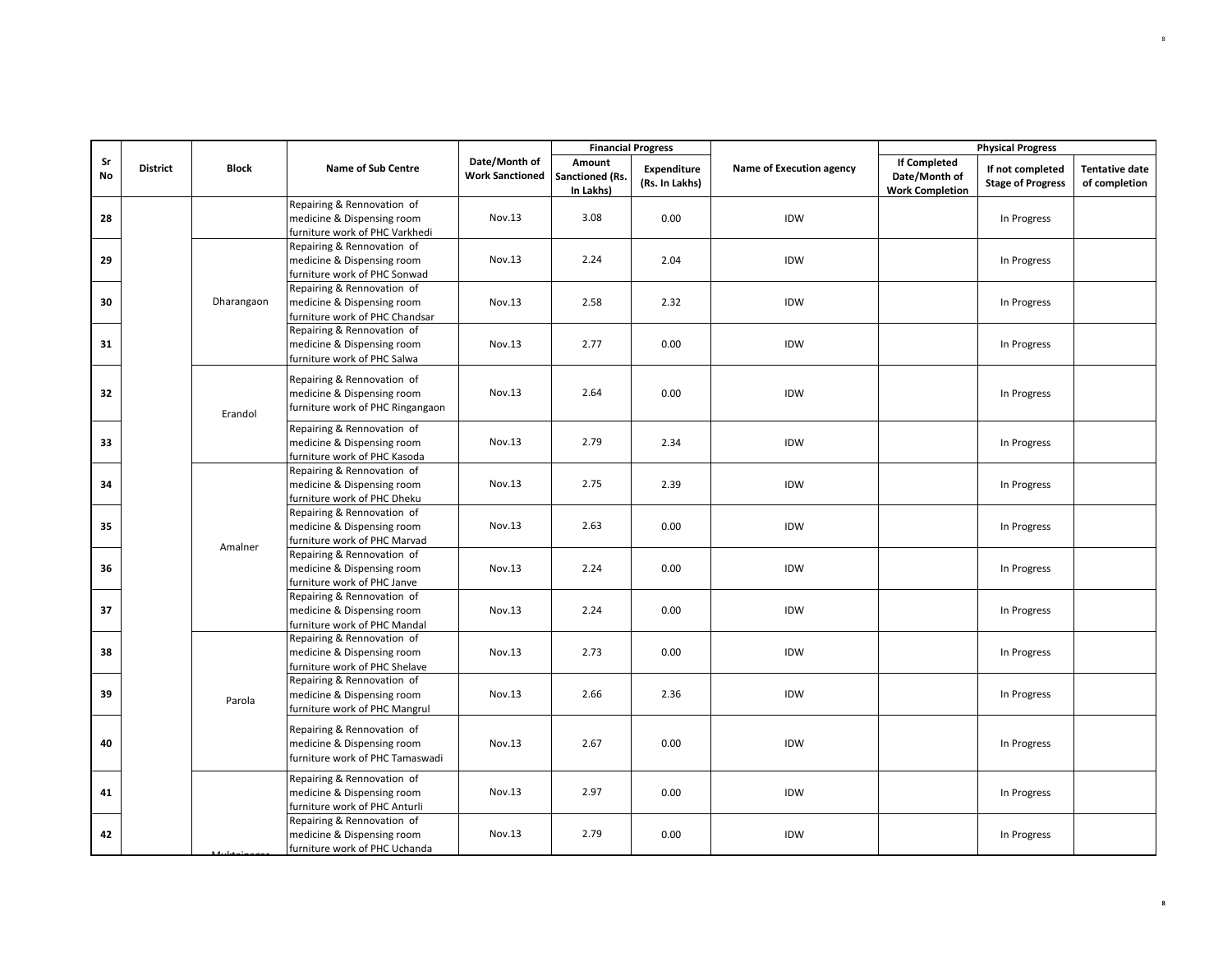|          |                 |                             |                                                                                              |                                         |                                        | <b>Financial Progress</b>            |                          |                                                                | <b>Physical Progress</b>                     |                                        |
|----------|-----------------|-----------------------------|----------------------------------------------------------------------------------------------|-----------------------------------------|----------------------------------------|--------------------------------------|--------------------------|----------------------------------------------------------------|----------------------------------------------|----------------------------------------|
| Sr<br>No | <b>District</b> | <b>Block</b><br>viuntamagai | <b>Name of Sub Centre</b>                                                                    | Date/Month of<br><b>Work Sanctioned</b> | Amount<br>Sanctioned (Rs.<br>In Lakhs) | <b>Expenditure</b><br>(Rs. In Lakhs) | Name of Execution agency | <b>If Completed</b><br>Date/Month of<br><b>Work Completion</b> | If not completed<br><b>Stage of Progress</b> | <b>Tentative date</b><br>of completion |
| 43       |                 |                             | Repairing & Rennovation of<br>medicine & Dispensing room<br>furniture work of PHC Kurha      | Nov.13                                  | 2.64                                   | 0.00                                 | IDW                      |                                                                | In Progress                                  |                                        |
| 44       | Jalgaon         |                             | Repairing & Rennovation of<br>medicine & Dispensing room<br>furniture work of PHC Ruikheda   | Nov.13                                  | 2.40                                   | 0.00                                 | IDW                      |                                                                | In Progress                                  |                                        |
| 45       |                 |                             | Repairing & Rennovation of<br>medicine & Dispensing room<br>furniture work of PHC Varadsim   | Nov.13                                  | 2.64                                   | 0.00                                 | IDW                      |                                                                | In Progress                                  |                                        |
| 46       |                 | Bhusawal                    | Repairing & Rennovation of<br>medicine & Dispensing room<br>furniture work of PHC Kinhi      | Nov.13                                  | 2.75                                   | 0.00                                 | IDW                      |                                                                | In Progress                                  |                                        |
| 47       |                 |                             | Repairing & Rennovation of<br>medicine & Dispensing room<br>furniture work of PHC Pimpalgaon | Nov.13                                  | 2.80                                   | 0.00                                 | IDW                      |                                                                | In Progress                                  |                                        |
| 48       |                 | Bodwad                      | Repairing & Rennovation of<br>medicine & Dispensing room<br>furniture work of PHC Yevati     | Nov.13                                  | 2.77                                   | 0.00                                 | IDW                      |                                                                | In Progress                                  |                                        |
| 49       |                 |                             | Repairing & Rennovation of<br>medicine & Dispensing room<br>furniture work of PHC Engaon     | Nov.13                                  | 2.63                                   | 0.00                                 | IDW                      |                                                                | In Progress                                  |                                        |
| 50       |                 |                             | Repairing & Rennovation of<br>medicine & Dispensing room<br>furniture work of PHC Thorgawaon | Nov.13                                  | 2.85                                   | 0.00                                 | IDW                      |                                                                | In Progress                                  |                                        |
| 51       |                 |                             | Repairing & Rennovation of<br>medicine & Dispensing room<br>furniture work of PHC Lohara     | Nov.13                                  | 2.25                                   | 0.00                                 | IDW                      |                                                                | In Progress                                  |                                        |
| 52       |                 | Raver                       | Repairing & Rennovation of<br>medicine & Dispensing room<br>furniture work of PHC Khiroda    | Nov.13                                  | 2.24                                   | 0.00                                 | IDW                      |                                                                | In Progress                                  |                                        |
| 53       |                 |                             | Repairing & Rennovation of<br>medicine & Dispensing room<br>furniture work of PHC Enpure     | Nov.13                                  | 2.66                                   | 0.00                                 | IDW                      |                                                                | In Progress                                  |                                        |
| 54       |                 |                             | Repairing & Rennovation of<br>medicine & Dispensing room<br>furniture work of Waghod         | Nov.13                                  | 2.83                                   | 0.00                                 | IDW                      |                                                                | In Progress                                  |                                        |
| 55       |                 |                             | Repairing & Rennovation of<br>medicine & Dispensing room<br>furniture work of Nimbora        | Nov.13                                  | 2.75                                   | 0.00                                 | IDW                      |                                                                | In Progress                                  |                                        |
| 56       |                 |                             | Repairing & Rennovation of<br>medicine & Dispensing room<br>furniture work of PHC Bhadali    | Nov.13                                  | 2.69                                   | 2.40                                 | IDW                      |                                                                | In Progress                                  |                                        |
| 57       |                 |                             | Repairing & Rennovation of<br>medicine & Dispensing room<br>furniture work of PHC Kanalda    | Nov.13                                  | 2.66                                   | 2.39                                 | IDW                      |                                                                | In Progress                                  |                                        |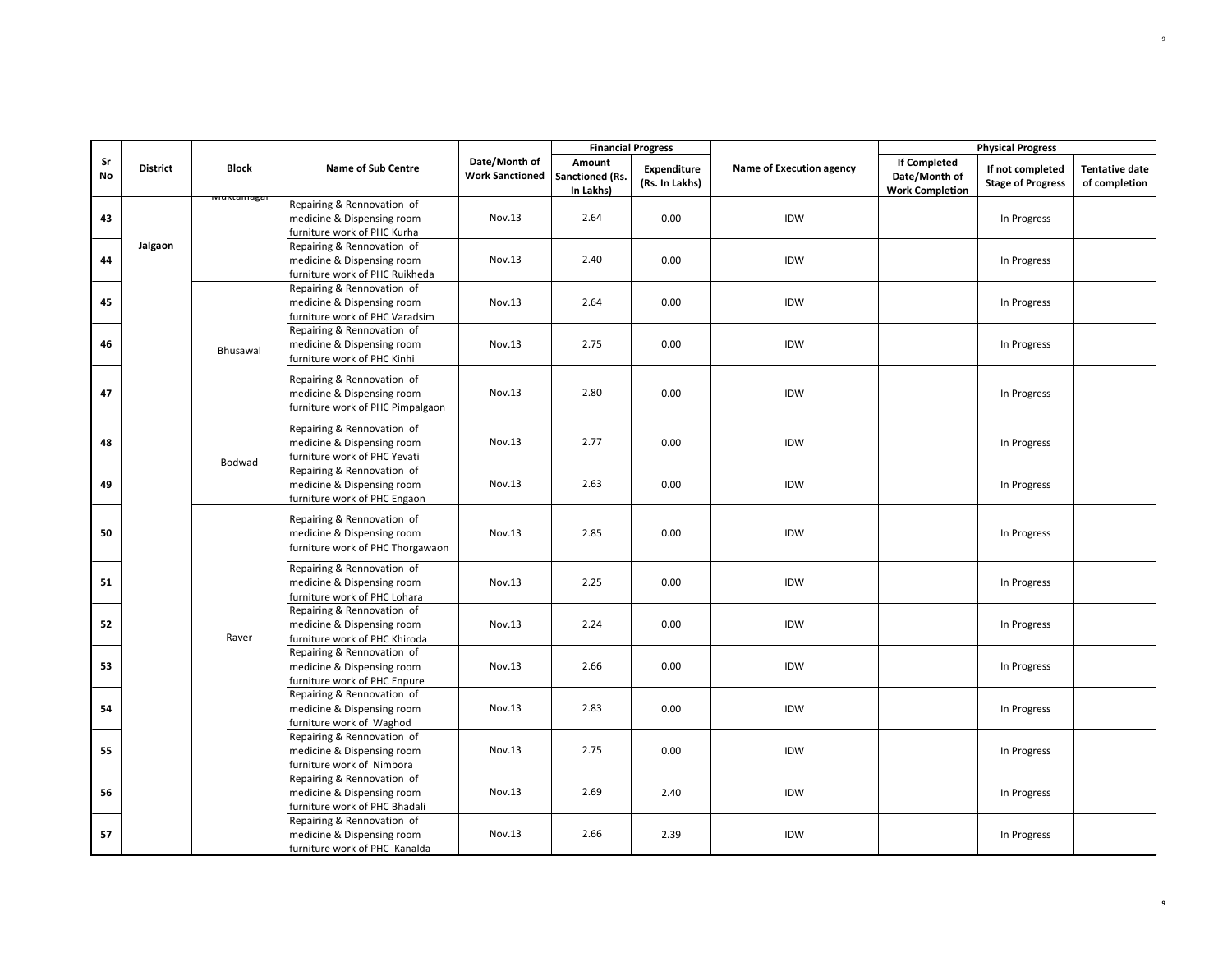|          |                 |              |                                                                                              |                                         | <b>Financial Progress</b>              |                                      |                          |                                                                | <b>Physical Progress</b>                     |                                        |
|----------|-----------------|--------------|----------------------------------------------------------------------------------------------|-----------------------------------------|----------------------------------------|--------------------------------------|--------------------------|----------------------------------------------------------------|----------------------------------------------|----------------------------------------|
| Sr<br>No | <b>District</b> | <b>Block</b> | <b>Name of Sub Centre</b>                                                                    | Date/Month of<br><b>Work Sanctioned</b> | Amount<br>Sanctioned (Rs.<br>In Lakhs) | <b>Expenditure</b><br>(Rs. In Lakhs) | Name of Execution agency | <b>If Completed</b><br>Date/Month of<br><b>Work Completion</b> | If not completed<br><b>Stage of Progress</b> | <b>Tentative date</b><br>of completion |
| 58       |                 | Jalgaon      | Repairing & Rennovation of<br>medicine & Dispensing room<br>furniture work of PHC Mhasavad   | Nov.13                                  | 2.75                                   | 2.39                                 | IDW                      |                                                                | In Progress                                  |                                        |
| 59       |                 |              | Repairing & Rennovation of<br>medicine & Dispensing room<br>furniture work of PHC Nashirabad | Nov.13                                  | 2.69                                   | 2.39                                 | IDW                      |                                                                | In Progress                                  |                                        |
| 60       |                 |              | Repairing & Rennovation of<br>medicine & Dispensing room<br>furniture work of PHC Adawad     | Nov.13                                  | 2.52                                   | 0.00                                 | IDW                      |                                                                | In Progress                                  |                                        |
| 61       |                 |              | Repairing & Rennovation of<br>medicine & Dispensing room<br>furniture work of PHC Chahardi   | Nov.13                                  | 2.75                                   | 0.00                                 | IDW                      |                                                                | In Progress                                  |                                        |
| 62       |                 | Chopada      | Repairing & Rennovation of<br>medicine & Dispensing room<br>furniture work of PHC Dhanora    | Nov.13                                  | 3.20                                   | 0.00                                 | IDW                      |                                                                | In Progress                                  |                                        |
| 63       |                 |              | Repairing & Rennovation of<br>medicine & Dispensing room<br>furniture work of PHC Gorgavale  | Nov.13                                  | 2.62                                   | 0.00                                 | IDW                      |                                                                | In Progress                                  |                                        |
| 64       |                 |              | Repairing & Rennovation of<br>medicine & Dispensing room<br>furniture work of PHC Hated      | Nov.13                                  | 2.53                                   | 0.00                                 | IDW                      |                                                                | In Progress                                  |                                        |
| 65       |                 |              | Repairing & Rennovation of<br>medicine & Dispensing room<br>furniture work of PHC Lasur      | Nov.13                                  | 2.89                                   | 0.00                                 | IDW                      |                                                                | In Progress                                  |                                        |
| 66       |                 |              | Repairing & Rennovation of<br>medicine & Dispensing room<br>furniture work of PHC Hingona    | Nov.13                                  | 2.72                                   | 0.00                                 | IDW                      |                                                                | In Progress                                  |                                        |
| 67       |                 |              | Repairing & Rennovation of<br>medicine & Dispensing room<br>furniture work of PHC padalsa    | Nov.13                                  | 3.00                                   | 0.00                                 | IDW                      |                                                                | In Progress                                  |                                        |
| 68       |                 | Yawal        | Repairing & Rennovation of<br>medicine & Dispensing room<br>furniture work of PHC Sakali     | Nov.13                                  | 3.02                                   | 0.00                                 | IDW                      |                                                                | In Progress                                  |                                        |
| 69       |                 |              | Repairing & Rennovation of<br>medicine & Dispensing room<br>furniture work of PHC Savkhedsim | Nov.13                                  | 3.01                                   | 0.00                                 | IDW                      |                                                                | In Progress                                  |                                        |
| 70       |                 |              | Repairing & Rennovation of<br>medicine & Dispensing room<br>furniture work of PHC Betawad    | Nov.13                                  | 3.01                                   | 0.00                                 | IDW                      |                                                                | In Progress                                  |                                        |
| 71       |                 |              | Repairing & Rennovation of<br>medicine & Dispensing room<br>furniture work of PHC Fattepur   | Nov.13                                  | 2.98                                   | 0.00                                 | IDW                      |                                                                | In Progress                                  |                                        |
| 72       |                 | Jamner       | Repairing & Rennovation of<br>medicine & Dispensing room<br>furniture work of PHC Neri       | Nov.13                                  | 2.94                                   | 2.32                                 | IDW                      |                                                                | In Progress                                  |                                        |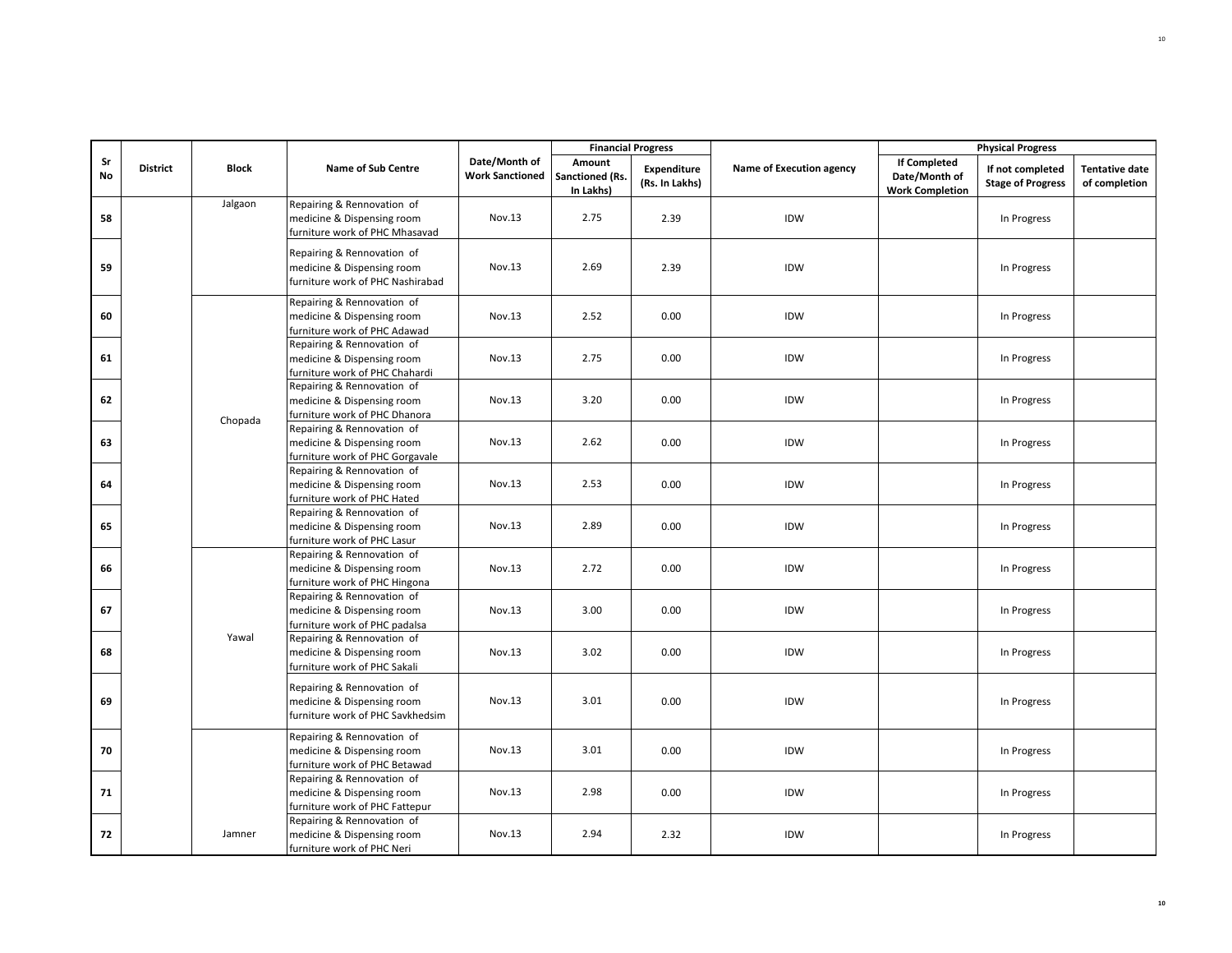|          |                 |               |                                                                                            |                                         | <b>Financial Progress</b>              |                               |                          |                                                                | <b>Physical Progress</b>                     |                                        |
|----------|-----------------|---------------|--------------------------------------------------------------------------------------------|-----------------------------------------|----------------------------------------|-------------------------------|--------------------------|----------------------------------------------------------------|----------------------------------------------|----------------------------------------|
| Sr<br>No | <b>District</b> | <b>Block</b>  | <b>Name of Sub Centre</b>                                                                  | Date/Month of<br><b>Work Sanctioned</b> | Amount<br>Sanctioned (Rs.<br>In Lakhs) | Expenditure<br>(Rs. In Lakhs) | Name of Execution agency | <b>If Completed</b><br>Date/Month of<br><b>Work Completion</b> | If not completed<br><b>Stage of Progress</b> | <b>Tentative date</b><br>of completion |
| 73       |                 |               | Repairing & Rennovation of<br>medicine & Dispensing room<br>furniture work of PHC Wakod    | Nov.13                                  | 3.14                                   | 0.00                          | IDW                      |                                                                | In Progress                                  |                                        |
| 74       |                 |               | Repairing & Rennovation of<br>medicine & Dispensing room<br>furniture work of PHC Garkheda | Nov.13                                  | 3.08                                   | 0.00                          | IDW                      |                                                                | In Progress                                  |                                        |
| 75       |                 | Kaij          | Providing New Street light in<br>Compound of PHC Adas                                      | Feb.2014                                | 5.00                                   | 5.00                          | IDW                      | Mar.2014                                                       |                                              |                                        |
| 76       |                 | Patoda        | Providing New Street light in<br>Compound of PHC Amalner                                   | Feb.2014                                | 5.00                                   | 5.00                          | IDW                      | Mar.2014                                                       |                                              |                                        |
| 77       |                 | Parli         | Providing New Street light in<br>Compound of PHC Sirsala                                   | Feb.2014                                | 5.00                                   | 5.00                          | IDW                      | Mar.2014                                                       |                                              |                                        |
| 78       |                 | Dharur        | Providing New Street light in<br>Compound of PHC Mohkhed                                   | Feb.2014                                | 5.00                                   | 5.00                          | IDW                      | Mar.2014                                                       |                                              |                                        |
| 79       | Beed            | Kaij          | Providing New Street light in<br>Compound of PHC Bansarola                                 | Feb.2014                                | 5.00                                   | 5.00                          | IDW                      | Mar.2014                                                       |                                              |                                        |
| 80       |                 | Beed          | Providing New Street light in<br>Compound of PHC Yellamghat                                | Feb.2014                                | 5.00                                   | 5.00                          | IDW                      | Mar.2014                                                       |                                              |                                        |
| 81       |                 | Georai        | Providing New Street light in<br>Compound of PHC Talwada                                   | Feb.2014                                | 5.00                                   | 5.00                          | IDW                      | Mar.2014                                                       |                                              |                                        |
| 82       |                 | Georai        | Providing New Street light in<br>Compound of PHC Chaklamba                                 | Feb.2014                                | 5.00                                   | 5.00                          | IDW                      | Mar.2014                                                       |                                              |                                        |
| 83       |                 | Ashti         | Providing New Street light in<br>Compound of PHC Takalsing                                 | Feb.2014                                | 5.00                                   | 5.00                          | IDW                      | Mar.2014                                                       |                                              |                                        |
| 84       |                 | Ambajogai     | Providing New Street light in<br>Compound of PHC Ghatnandur                                | Feb.2014                                | 5.00                                   | 5.00                          | IDW                      | Mar.2014                                                       |                                              |                                        |
| 85       |                 | Nandura       | Repairs to ANM Qtr @ PHC<br>Takarkhed                                                      | Feb.2014                                | 3.75                                   | 3.74                          | IDW                      | Mar.2014                                                       |                                              |                                        |
| 86       |                 | Sangrampur    | Repairs to ANM Qtr 1 and 2 @ PHC<br>Sonala                                                 | Feb.2014                                | 3.75                                   | 3.72                          | IDW                      | Mar.2014                                                       |                                              |                                        |
| 87       |                 | Mehakar       | Repairs to ANM Qtr 1 and 2 @ PHC<br>Dongaon                                                | Feb.2014                                | 3.75                                   | 3.73                          | IDW                      | Mar.2014                                                       |                                              |                                        |
| 88       |                 | Mehakar       | Repairs to ANM Qtr 3 and 4 @ PHC<br>Dongaon                                                | Feb.2014                                | 3.75                                   | 3.72                          | IDW                      | Mar.2014                                                       |                                              |                                        |
| 89       |                 | Chikhli       | Repairs to ANM Qtr @ PHC<br>Shelgaon Atol                                                  | Feb.2014                                | 3.75                                   | 3.72                          | IDW                      | Mar.2014                                                       |                                              |                                        |
| 90       |                 | S.Raja        | Renovation of Electric Fitting @ PHC<br>Malkapur Pangra                                    | Feb.2014                                | 3.75                                   | 3.71                          | IDW                      | Mar.2014                                                       |                                              |                                        |
| 91       | <b>Buldana</b>  | Nandura       | Renovation of Electric Fitting @ PHC<br>Takarkhed                                          | Feb.2014                                | 5.00                                   | 5.00                          | IDW                      | Mar.2014                                                       |                                              |                                        |
| 92       |                 | Motala        | Renovation of Electric Fitting @ PHC<br>D.Badhe                                            | Feb.2014                                | 4.00                                   | 3.96                          | IDW                      | Mar.2014                                                       |                                              |                                        |
| 93       |                 | Mehakar       | Renovation of Electric Fitting @ PHC<br>Janefal                                            | Feb.2014                                | 4.00                                   | 3.86                          | IDW                      | Mar.2014                                                       |                                              |                                        |
| 94       |                 | Jalgaon jamod | Renovation of Electric Fitting @ PHC<br>P.kale                                             | Feb.2014                                | 4.00                                   | 3.97                          | IDW                      | Mar.2014                                                       |                                              |                                        |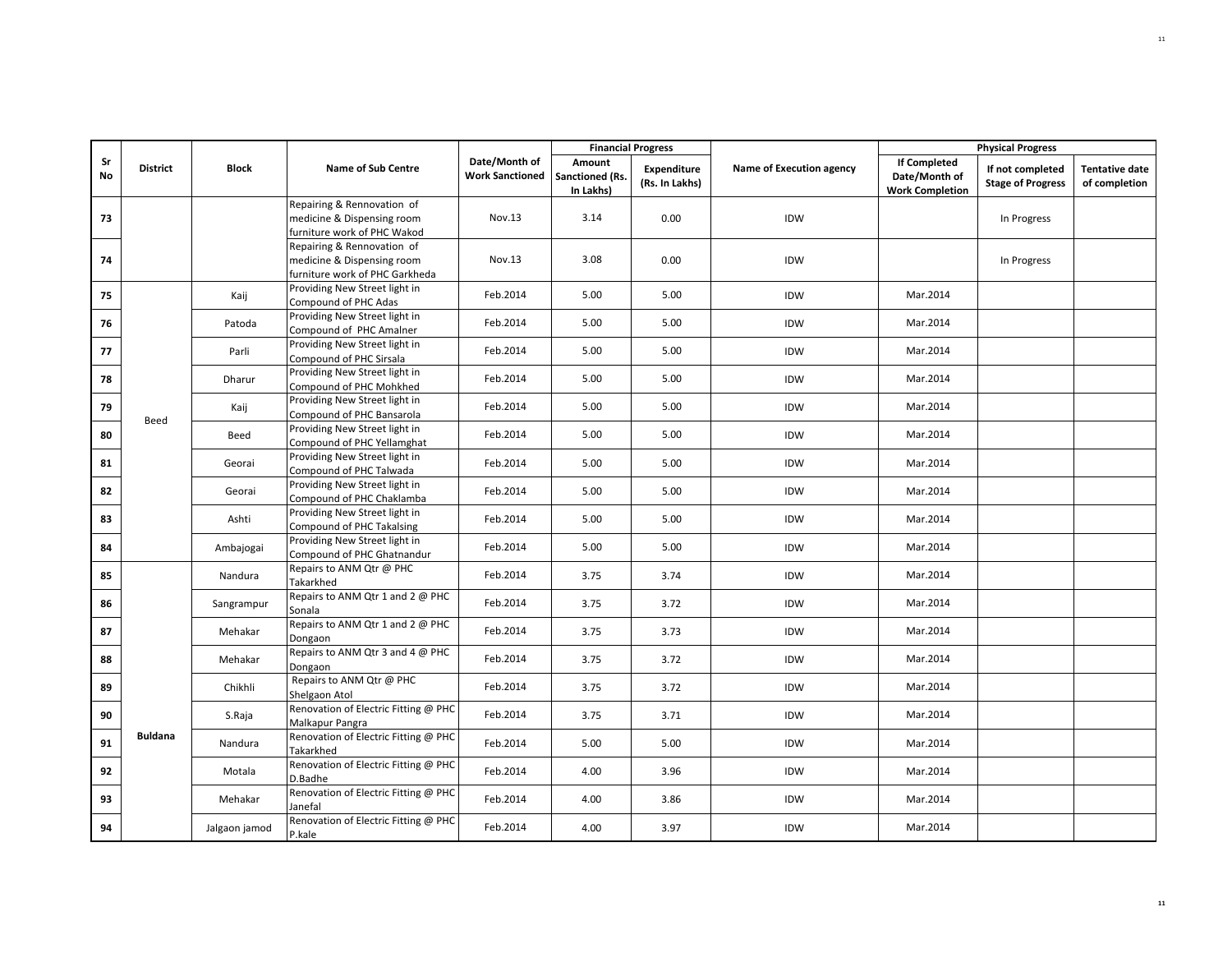|          |                 |              |                                                                                                   |                                         |                                        | <b>Financial Progress</b>     |                          |                                                                | <b>Physical Progress</b>                     |                                        |
|----------|-----------------|--------------|---------------------------------------------------------------------------------------------------|-----------------------------------------|----------------------------------------|-------------------------------|--------------------------|----------------------------------------------------------------|----------------------------------------------|----------------------------------------|
| Sr<br>No | <b>District</b> | <b>Block</b> | <b>Name of Sub Centre</b>                                                                         | Date/Month of<br><b>Work Sanctioned</b> | Amount<br>Sanctioned (Rs.<br>In Lakhs) | Expenditure<br>(Rs. In Lakhs) | Name of Execution agency | <b>If Completed</b><br>Date/Month of<br><b>Work Completion</b> | If not completed<br><b>Stage of Progress</b> | <b>Tentative date</b><br>of completion |
| 95       |                 | Sangrampur   | Renovation of Electric Fitting @ PHC<br>Sangrampur                                                | Feb.2014                                | 4.00                                   | 3.98                          | <b>IDW</b>               | Mar.2014                                                       |                                              |                                        |
| 96       |                 | Motala       | Water proofing and Sanitation<br>O.T./L.R. Repairs @ PHC Borakedi                                 | Feb.2014                                | 4.50                                   | 4.48                          | IDW                      | Mar.2014                                                       |                                              |                                        |
| 97       |                 | Kuhi         | Major Repair & Renovation work of<br>Delivary Point PHC at Mandhal                                | Feb.2014                                | 5.00                                   | 4.97                          | IDW                      | Mar.2014                                                       |                                              |                                        |
| 98       |                 | Bhiwapur     | Major Repair & Renovation work of<br>Delivary Point PHC- Jawali                                   | Feb.2014                                | 5.00                                   | 4.98                          | IDW                      | Mar.2014                                                       |                                              |                                        |
| 99       |                 | Narkhed      | Major Repair & Renovation work of<br>Delivary Point PHC- Jalalkheda                               | Feb.2014                                | 5.00                                   | 4.98                          | IDW                      | Mar.2014                                                       |                                              |                                        |
| 100      |                 | Ramtek       | Major Repair & Renovation work of<br>Delivary Point PHC- Karwai                                   | Feb.2014                                | 5.00                                   | 4.90                          | <b>IDW</b>               | Mar.2014                                                       |                                              |                                        |
| 101      |                 | Katol        | Major Repair & Renovation work of<br>Delivary Point PHC- Mohpa                                    | Feb.2014                                | 5.00                                   | 4.98                          | IDW                      | Mar.2014                                                       |                                              |                                        |
| 102      | Nagpur          | Katol        | Major Repair & Renovation work of<br>Staff Qtrs. Building at Delivary Point<br>PHC Kacharisawanga | Feb.2014                                | 5.00                                   | 4.98                          | IDW                      | Mar.2014                                                       |                                              |                                        |
| 103      |                 | Katol        | Major Repair & Renovation work of<br>Delivary Point PHC Kondhali                                  | Feb.2014                                | 5.00                                   | 4.99                          | IDW                      | Mar.2014                                                       |                                              |                                        |
| 104      |                 | Umred        | Major Repair & Renovation work of<br>Delivary Point PHC at<br>Makardhokada                        | Feb.2014                                | 5.00                                   | 4.98                          | IDW                      | Mar.2014                                                       |                                              |                                        |
| 105      |                 | Narkhed      | Major Repair & Renovation work of<br>Staff Qtrs. Building at Delivary Point<br>PHC Mowad          | Feb.2014                                | 5.00                                   | 4.99                          | IDW                      | Mar.2014                                                       |                                              |                                        |
| 106      |                 | Nagpur       | Major Repair & Renovation work of<br>Delivary Point PHC at Borkhedi                               | Feb.2014                                | 5.00                                   | 4.92                          | IDW                      | Mar.2014                                                       |                                              |                                        |
| 107      |                 | Ramtek       | Major Repair & Renovation work of<br>Delivary Point PHC Mansar                                    | Feb.2014                                | 5.00                                   | 4.87                          | IDW                      | Mar.2014                                                       |                                              |                                        |
| 108      |                 | Bhandara     | Providing Repairs to sewage line<br>and Construction of Septic tank at<br>PHC Dhargaon            | Feb.2014                                | 5.00                                   | 0.00                          | IDW                      |                                                                | In Progress                                  |                                        |
| 109      |                 | Tumsar       | Providing Water Proofing to main<br>Building at PHC Nakadongari                                   | Feb.2014                                | 5.00                                   | 5.00                          | IDW                      | Mar.2014                                                       |                                              |                                        |
| 110      |                 | Pouni        | Providing Repairs to Electrification<br>at PHC Bhuyar                                             | Feb.2014                                | 2.50                                   | 0.00                          | IDW                      |                                                                | In Progress                                  |                                        |
| 111      | <b>Bhandara</b> | Pouni        | Providing Repairs to Source pipe<br>line at PHC Kondha                                            | Feb.2014                                | 1.00                                   | 1.00                          | IDW                      | Mar.2014                                                       |                                              |                                        |
| 112      |                 | Lakhani      | Providing Electrification to OT at<br>PHC Murmadi                                                 | Feb.2014                                | 0.40                                   | 0.40                          | IDW                      | Mar.2014                                                       |                                              |                                        |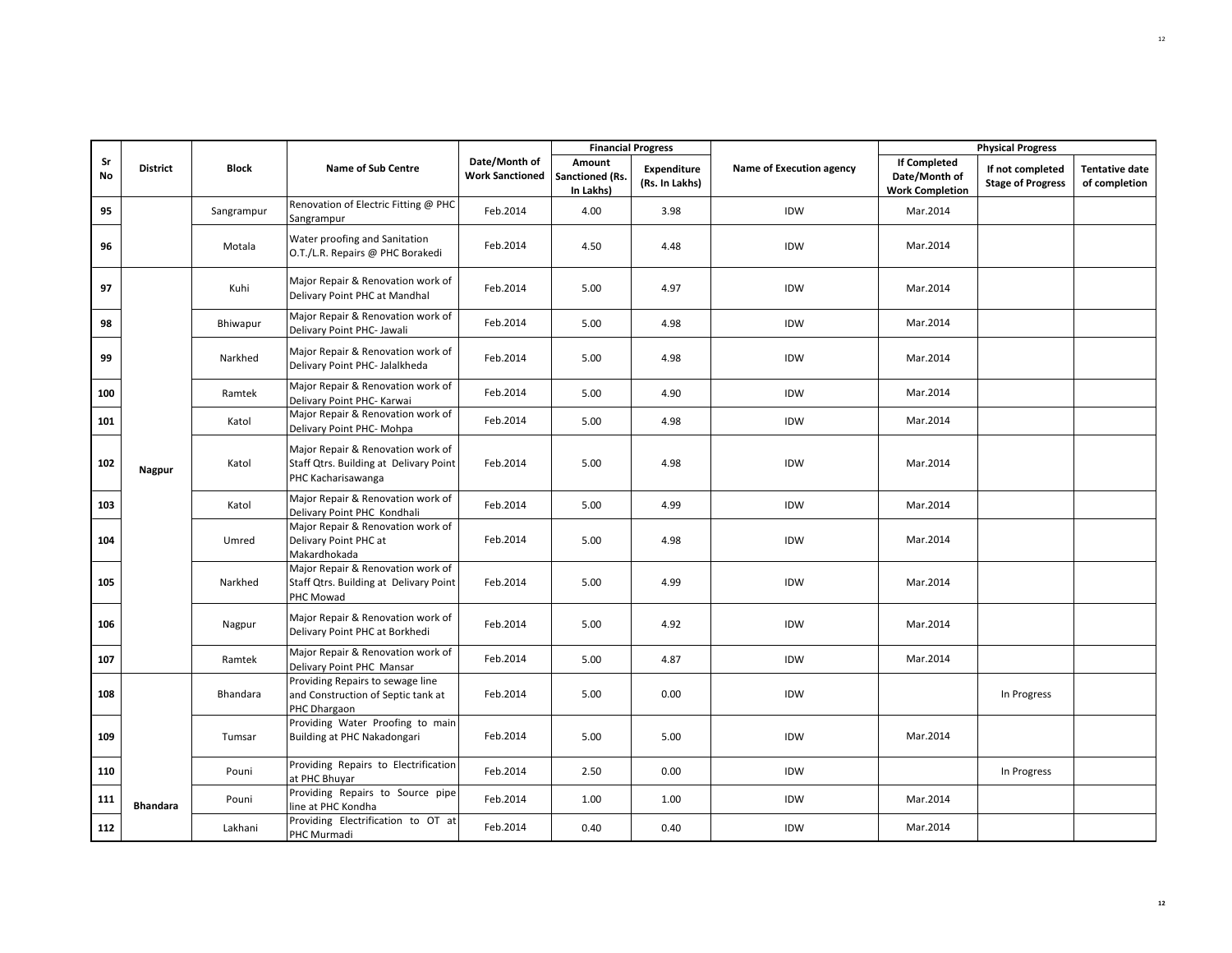|          |                 |              |                                                                                              |                                         |                                        | <b>Financial Progress</b>            |                          |                                                                | <b>Physical Progress</b>                     |                                        |
|----------|-----------------|--------------|----------------------------------------------------------------------------------------------|-----------------------------------------|----------------------------------------|--------------------------------------|--------------------------|----------------------------------------------------------------|----------------------------------------------|----------------------------------------|
| Sr<br>No | <b>District</b> | <b>Block</b> | <b>Name of Sub Centre</b>                                                                    | Date/Month of<br><b>Work Sanctioned</b> | Amount<br>Sanctioned (Rs.<br>In Lakhs) | <b>Expenditure</b><br>(Rs. In Lakhs) | Name of Execution agency | <b>If Completed</b><br>Date/Month of<br><b>Work Completion</b> | If not completed<br><b>Stage of Progress</b> | <b>Tentative date</b><br>of completion |
| 113      |                 | Sakoli       | Providing Repairs, Electrification<br>and Water Proofing to Quarters at<br><b>PHC Virshi</b> | Feb.2014                                | 5.00                                   | 5.00                                 | IDW                      | Mar.2014                                                       |                                              |                                        |
| 114      |                 | Lakhandur    | Providing Minor Repairs to PHC<br>Sarandi                                                    | Feb.2014                                | 3.00                                   | 3.00                                 | IDW                      | Mar.2014                                                       |                                              |                                        |
| 115      |                 | Lakhandur    | Providing Borewell and Minor<br>Repairs to PHC Barvha                                        | Feb.2014                                | 1.25                                   | 0.00                                 | IDW                      | Mar.2014                                                       |                                              |                                        |
| 116      |                 | Deori        | Repairs to Twin Qrt I in Phc Campus<br>at Ghonadi                                            | Feb.2014                                | 5.00                                   | 5.00                                 | IDW                      | Mar.2014                                                       |                                              |                                        |
| 117      |                 | Deori        | Repairs to Twin Qrt II in Phc<br>Campus at Ghonadi                                           | Feb.2014                                | 5.00                                   | 5.00                                 | IDW                      | Mar.2014                                                       |                                              |                                        |
| 118      |                 | Deori        | Repairs to Twin Qrt I in Phc Campus<br>at Futana in                                          | Feb.2014                                | 5.00                                   | 4.95                                 | IDW                      | Mar.2014                                                       |                                              |                                        |
| 119      |                 | Sadak Arjuni | Repairs to Twin Qrt II in Phc<br>Campus at Pandhari                                          | Feb.2014                                | 5.00                                   | 4.95                                 | IDW                      | Mar.2014                                                       |                                              |                                        |
| 120      |                 | Arjuni / Mor | Repairs to Twin Qrt Part I in Phc<br>Campus at Channa / Bakti                                | Feb.2014                                | 5.00                                   | 4.90                                 | IDW                      | Mar.2014                                                       |                                              |                                        |
| 121      |                 | Arjuni / Mor | Repairs to Twin Qrt II in Phc<br>Campus at Channa / Bakti                                    | Feb.2014                                | 5.00                                   | 5.00                                 | IDW                      | Mar.2014                                                       |                                              |                                        |
| 122      |                 | Deori        | Repairs to Twin Qrt I in Phc<br>Campus at Kawarabadh                                         | Feb.2014                                | 4.00                                   | 3.96                                 | IDW                      | Mar.2014                                                       |                                              |                                        |
| 123      |                 | Deori        | Repairs to Twin Qrt II in Phc<br>Campus at Kawarabadh                                        | Feb.2014                                | 4.00                                   | 3.96                                 | IDW                      | Mar.2014                                                       |                                              |                                        |
| 124      |                 | Goregaon     | Repairs to Anm & Sweeper Qrt. in<br>Phc Campus at Kurhadi                                    | Feb.2014                                | 5.00                                   | 4.99                                 | IDW                      | Mar.2014                                                       |                                              |                                        |
| 125      |                 | Gondia       | Repairs to Sweeper Qrt. in Phc<br>Campus at Kati                                             | Feb.2014                                | 3.00                                   | 3.00                                 | IDW                      | Mar.2014                                                       |                                              |                                        |
| 126      |                 | Sadak Arjuni | Construction of compound Wall In<br>THO Office & Qurter at Sadak arjuni                      | Feb.2014                                | 15.00                                  | 9.90                                 | IDW                      |                                                                | In Progress                                  |                                        |
| 127      |                 | Sadak Arjuni | Providing Bore well & water supply<br>facility In THO Office At Sadak<br>arjuni              | Feb.2014                                | 3.00                                   | 2.98                                 | IDW                      | Mar.2014                                                       |                                              |                                        |
| 128      | Gondia          | Gondia       | Providig Bore well & water supply<br>facility In THO Office At Gondia                        | Feb.2014                                | 3.00                                   | 2.98                                 | IDW                      | Mar.2014                                                       |                                              |                                        |
| 129      |                 | Deori        | Providing Bore well & water supply<br>facility In THO Office at Deori                        | Feb.2014                                | 3.00                                   | 2.96                                 | IDW                      | Mar.2014                                                       |                                              |                                        |
| 130      |                 | Arjuni / Mor | Providing Bore well & water supply<br>facility In THO Office at Arjuni /<br>Mor              | Feb.2014                                | 2.00                                   | 1.99                                 | IDW                      | Mar.2014                                                       |                                              |                                        |
| 131      |                 | Arjuni / Mor | <b>Providing Cement Concrete</b><br>Approach Road to THO offic at<br>Arjuni / Mor            | Feb.2014                                | 15.00                                  | 14.84                                | IDW                      | Mar.2014                                                       |                                              |                                        |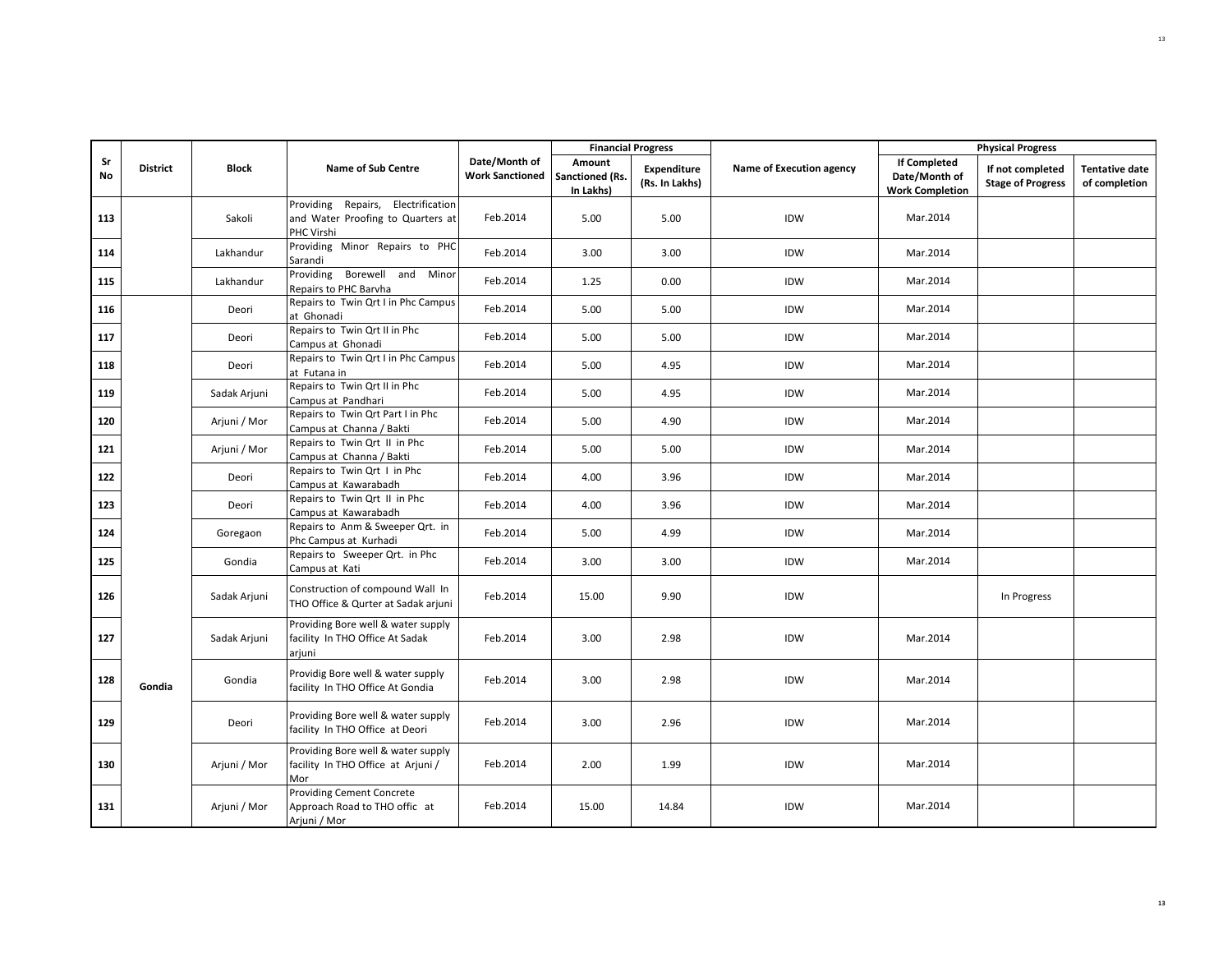|                |                 |                   |                                                                                   |                                         | <b>Financial Progress</b>              |                                      |                          |                                                                | <b>Physical Progress</b>                     |                                        |
|----------------|-----------------|-------------------|-----------------------------------------------------------------------------------|-----------------------------------------|----------------------------------------|--------------------------------------|--------------------------|----------------------------------------------------------------|----------------------------------------------|----------------------------------------|
| Sr<br>No       | <b>District</b> | <b>Block</b>      | <b>Name of Sub Centre</b>                                                         | Date/Month of<br><b>Work Sanctioned</b> | Amount<br>Sanctioned (Rs.<br>In Lakhs) | Expenditure<br>(Rs. In Lakhs)        | Name of Execution agency | <b>If Completed</b><br>Date/Month of<br><b>Work Completion</b> | If not completed<br><b>Stage of Progress</b> | <b>Tentative date</b><br>of completion |
| 132            |                 | Salekasa          | Providing Bore well & water supply<br>facility In THO Office at Salekasa          | Feb.2014                                | 3.00                                   | 3.00                                 | IDW                      | Mar.2014                                                       |                                              |                                        |
| 133            |                 | Gondia            | Repair Renovation in PHC Building<br>Part B At PHC Bhanpur                        | Feb.2014                                | 3.00                                   | 3.00                                 | IDW                      | Mar.2014                                                       |                                              |                                        |
| 134            |                 | Sadak Arjuni      | Repair of Twin Qtr II At PHC shenda                                               | Feb.2014                                | 5.00                                   | 4.95                                 | IDW                      | Mar.2014                                                       |                                              |                                        |
| 135            |                 | Arjuni / Mor      | Construction of Seeper Qtr in PHC<br>Campus At. Dhabepauni                        | Feb.2014                                | 9.00                                   | 5.04                                 | IDW                      |                                                                | In Progress                                  |                                        |
| 136            |                 | Arjuni / Mor      | Construction of Compound Wall<br>part II to PHC Building At.<br>Dhabepauni        | Feb.2014                                | 15.00                                  | 14.85                                | IDW                      | Mar.2014                                                       |                                              |                                        |
| 137            |                 | Arjuni / Mor      | Construction of internal Cement<br>Concret Road in PHC Campus At.<br>Dhabepauni   | Feb.2014                                | 15.00                                  | 14.85                                | IDW                      | Mar.2014                                                       |                                              |                                        |
| 138            |                 | Arjuni / Mor      | Construction of Internal Cement<br>Concrete Drain in PHC Campus At.<br>Dhabepauni | Feb.2014                                | 15.00                                  | 13.61                                | IDW                      |                                                                | In Progress                                  |                                        |
|                |                 |                   | Total                                                                             |                                         | 556.50                                 | 389.90                               |                          |                                                                |                                              |                                        |
|                |                 |                   |                                                                                   |                                         |                                        |                                      |                          |                                                                |                                              |                                        |
|                |                 |                   |                                                                                   |                                         | <b>CHCs</b>                            |                                      |                          |                                                                |                                              |                                        |
|                |                 |                   |                                                                                   |                                         |                                        | <b>Financial Progress</b>            |                          |                                                                | <b>Physical Progress</b>                     |                                        |
|                |                 |                   |                                                                                   |                                         |                                        |                                      |                          |                                                                |                                              |                                        |
| Sr<br>No       | <b>District</b> | <b>Block</b>      | Name of CHC                                                                       | Date/Month of<br><b>Work Sanctioned</b> | Amount<br>Sanctioned (Rs.<br>In Lakhs) | <b>Expenditure</b><br>(Rs. In Lakhs) | Name of Execution agency | <b>If Completed</b><br>Date/Month of<br><b>Work Completion</b> | If not completed<br><b>Stage of Progress</b> | <b>Tentative date</b><br>of completion |
| $\mathbf{1}$   |                 | Vikramgad         | Staff Quarter (CHC) RH Vikramgarh                                                 | 2013-14                                 | 30.00                                  | 0.00                                 | PWD                      |                                                                | Not Started                                  |                                        |
| $\overline{2}$ | Thane           | Wada              | Staff Quarter (CHC) RH Vada                                                       | 2013-14                                 | 30.00                                  | 0.00                                 | PWD                      |                                                                | Not Started                                  |                                        |
| 3              |                 | Mokhada           | Repair and Renovation of RH-Mokhada<br>Dist-Thane                                 | 2013-14                                 | 41.62                                  | 0.00                                 | <b>PWD</b>               |                                                                | Not Started                                  |                                        |
| 4              |                 | Devala            | Repair and New Construction of RH-<br>Deovla Dist. Nashik                         | 2013-14                                 | 61.27                                  | 0.00                                 | PWD                      |                                                                | Not Started                                  |                                        |
| 5              |                 | Dindori           | Repair and New Construction of RH-<br>Peth and RH- Dindori Dist- Nashik           | 2013-14                                 | 105.00                                 | 0.00                                 | <b>PWD</b>               |                                                                | Not Started                                  |                                        |
| 6              |                 | Igatpuri          | Repair and New Construction of RH-<br>Igatpuri Dist-Nashik                        | 2013-14                                 | 30.00                                  | 0.00                                 | PWD                      |                                                                | Not Started                                  |                                        |
| $\overline{7}$ | Nashik          | Trambekeshwar     | Repair and New Construction of<br>RH-Trambakeshwar Dist-Nashik                    | 2013-14                                 | 75.00                                  | 0.00                                 | <b>PWD</b>               |                                                                | Not Started                                  |                                        |
| 8              |                 | Wani              | Repair and New Construction of<br>RH-Wani Dist-Nashik                             | 2013-14                                 | 34.00                                  | 0.00                                 | <b>PWD</b>               |                                                                | Not Started                                  |                                        |
| 9              |                 | Dindori           | Repair and New Construction of<br><b>RH-Dindori</b> Dist-Nashik                   | 2013-14                                 | 60.00                                  | 0.00                                 | <b>PWD</b>               |                                                                | Not Started                                  |                                        |
| 10             |                 | Surgana           | Repair and New Construction of<br>RH-Surgana Dist-Nashik                          | 2013-14                                 | 70.00                                  | 0.00                                 | <b>PWD</b>               |                                                                | Not Started                                  |                                        |
| 11             | <b>Dhule</b>    | Shindkheda        | Repair of RH-Shindkheda                                                           | 2013-14                                 | 40.00                                  | 0.00                                 | PWD                      |                                                                | Not Started                                  |                                        |
| 12             | Nandurbar       | Dhadgaon          | New Staff Quarter RH Dhadgaon                                                     | 2013-14                                 | 200.00                                 | 0.00                                 | PWD                      |                                                                | Not Started                                  |                                        |
| 13             | Aurangabad      | Vaijapur          | Repair and Renovation of RH-Vaijapur                                              | 2013-14                                 | 80.00                                  | 0.00                                 | <b>PWD</b>               |                                                                | Not Started                                  |                                        |
| 14<br>15       | Osmanabad       | Tuljapur<br>Murum | Mortuary Cabinets at RH Tuljapur<br>Upgradation of RH- Murum                      | 2013-14<br>2013-14                      | 8.07<br>350.00                         | 0.00<br>0.00                         | <b>PWD</b><br><b>PWD</b> |                                                                | Not Started<br>Not Started                   |                                        |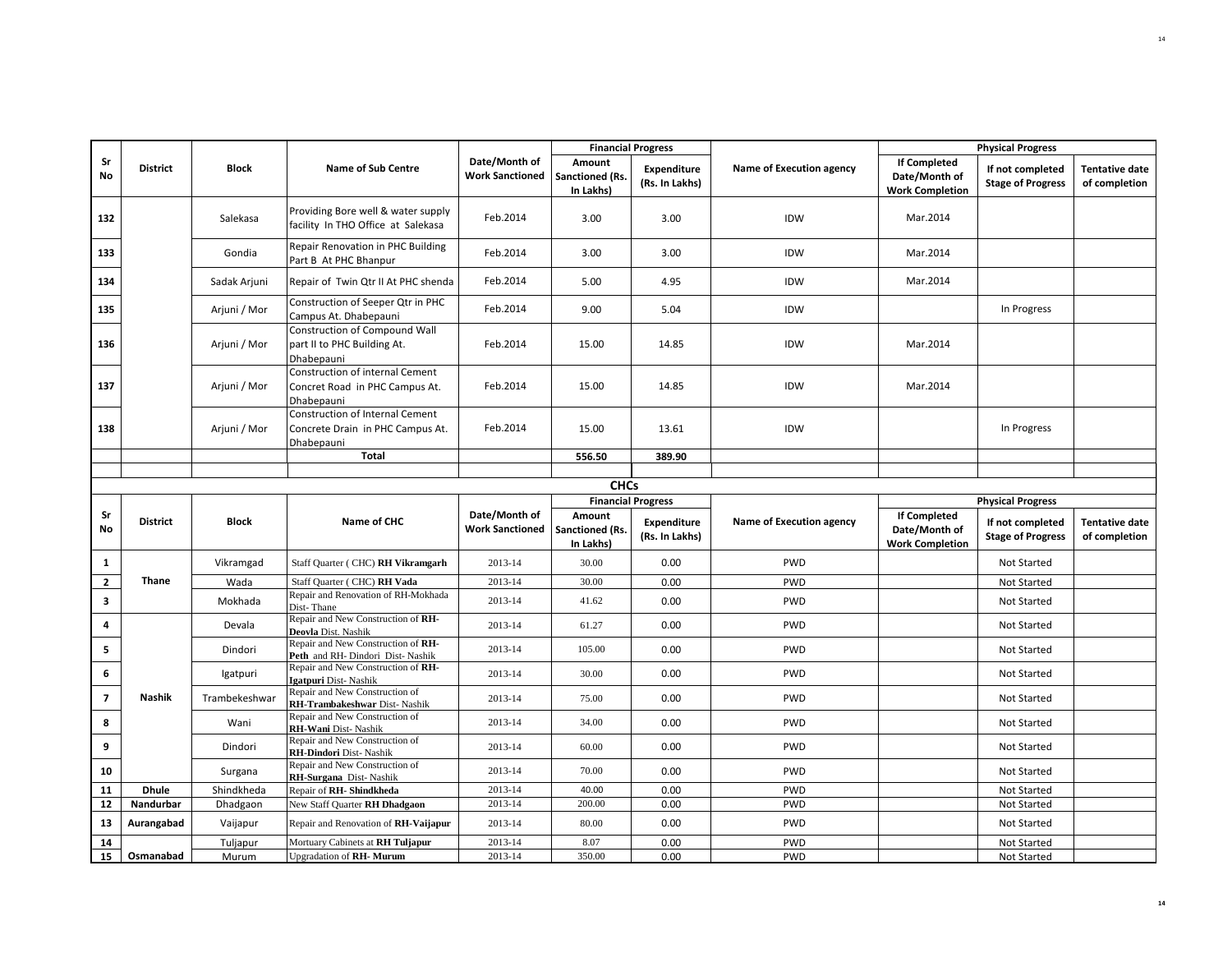|                |                 |                |                                                                                     |                                         | <b>Financial Progress</b>              |                                      |                          | <b>Physical Progress</b>                                       |                                              |                                        |
|----------------|-----------------|----------------|-------------------------------------------------------------------------------------|-----------------------------------------|----------------------------------------|--------------------------------------|--------------------------|----------------------------------------------------------------|----------------------------------------------|----------------------------------------|
| Sr<br>No       | <b>District</b> | <b>Block</b>   | <b>Name of Sub Centre</b>                                                           | Date/Month of<br><b>Work Sanctioned</b> | Amount<br>Sanctioned (Rs.<br>In Lakhs) | <b>Expenditure</b><br>(Rs. In Lakhs) | Name of Execution agency | <b>If Completed</b><br>Date/Month of<br><b>Work Completion</b> | If not completed<br><b>Stage of Progress</b> | <b>Tentative date</b><br>of completion |
| 16             |                 | Sastur         | Upgradation of RH-Sastur                                                            | 2013-14                                 | 81.50                                  | 0.00                                 | <b>PWD</b>               |                                                                | Not Started                                  |                                        |
| 17             | Jalna           | Mantha         | Repair and Renovation at RH- Mantha                                                 | 2013-14                                 | 24.62                                  | 0.00                                 | PWD                      |                                                                | Not Started                                  |                                        |
| 18             |                 | Shelu          | Repair and Renovation at RH-Shelu                                                   | 2013-14                                 | 7.50                                   | 0.00                                 | PWD                      |                                                                | Not Started                                  |                                        |
| 19             | Parbhani        | Shelu          | Repair and Renovation Dr.Rooms, DMO<br>Room at RH-Shelu                             | 2013-14                                 | 4.00                                   | 0.00                                 | PWD                      |                                                                | Not Started                                  |                                        |
| 20             |                 | Bhokar         | Staff Quarter at RH Bhokar                                                          | 2013-14                                 | 52.52                                  | 0.00                                 | <b>PWD</b>               |                                                                | Not Started                                  |                                        |
| 21             | Nanded          | Naigaon        | New Construction of RH At. Naigaon                                                  | 2013-14                                 | 250.00                                 | 0.00                                 | <b>PWD</b>               |                                                                | Not Started                                  |                                        |
| 22             | Hingoli         | Aundha Nagnath | New Construction of RH Aundha<br>Nagnath                                            | 2013-14                                 | 47.31                                  | 0.00                                 | <b>PWD</b>               |                                                                | Not Started                                  |                                        |
| 23             | Amaravati       | Chikhaldara    | Repairs and new construction of Quarter<br>at RH-Chikhaldara                        | 2013-14                                 | 88.00                                  | 0.00                                 | <b>PWD</b>               |                                                                | Not Started                                  |                                        |
| 24             |                 | Churni         | Repairs and new construction of Quarter<br>at RH -Churni                            | 2013-14                                 | 88.00                                  | 0.00                                 | <b>PWD</b>               |                                                                | Not Started                                  |                                        |
| 25             | <b>Nagpur</b>   | Umred          | Staff Quarter (CHC) RH Umred                                                        | 2013-14                                 | 128.65                                 | 0.00                                 | <b>PWD</b>               |                                                                | Not Started                                  |                                        |
| 26             | Gadchiroli      | Dhanora        | Staff Quarter (CHC) RH Dhanora                                                      | 2013-14                                 | 250.00                                 | 0.00                                 | <b>PWD</b>               |                                                                | Not Started                                  |                                        |
|                |                 |                | <b>Total</b>                                                                        |                                         | 2237.06                                | 0.00                                 |                          |                                                                |                                              |                                        |
|                |                 |                |                                                                                     |                                         |                                        |                                      |                          |                                                                |                                              |                                        |
|                |                 |                |                                                                                     |                                         | <b>SDHs/Area Hospital</b>              |                                      |                          |                                                                |                                              |                                        |
|                |                 |                |                                                                                     |                                         |                                        | <b>Financial Progress</b>            |                          | <b>Physical Progress</b>                                       |                                              |                                        |
| Sr<br>No       | <b>District</b> | <b>Block</b>   | Name of SDH                                                                         | Date/Month of<br><b>Work Sanctioned</b> | Amount<br>Sanctioned (Rs.<br>In Lakhs) | Expenditure<br>(Rs. In Lakhs)        | Name of Execution agency | <b>If Completed</b><br>Date/Month of<br><b>Work Completion</b> | If not completed<br><b>Stage of Progress</b> | <b>Tentative date</b><br>of completion |
| 1              |                 | Ulhasnagar     | Post Mortem Room At Central Hospital<br><b>U'Nager</b>                              | 2013-14                                 | 15.00                                  | 0.00                                 | <b>PWD</b>               |                                                                | Not Started                                  |                                        |
| $\mathbf{2}$   |                 | Thane          | Renovation of DD Office at RHM Thane                                                | 2013-14                                 | 54.00                                  | 0.00                                 | PWD                      |                                                                | Not Started                                  |                                        |
| 3              |                 | Thane          | Repair of Receration Hall at RMH Thane                                              | 2013-14                                 | 48.76                                  | 0.00                                 | PWD                      |                                                                | Not Started                                  |                                        |
| 4              |                 | Thane          | Repair of Criminal ward No.8(A) at RHM<br>Thane                                     | 2013-14                                 | 28.49                                  | 0.00                                 | PWD                      |                                                                | Not Started                                  |                                        |
| 5              | Thane           | Thane          | Repair of Male Ward No-16,17&18 Ar<br><b>RHM</b> Thane                              | 2013-14                                 | 78.85                                  | 0.00                                 | <b>PWD</b>               |                                                                | Not Started                                  |                                        |
| 6              |                 | Thane          | Repair and Renovation of Administraive<br>Office at RHM Thane                       | 2013-14                                 | 32.93                                  | 0.00                                 | PWD                      |                                                                | Not Started                                  |                                        |
| $\overline{7}$ |                 | Malvani        | Repair of Main Building and<br>Elecricfication of Dialysis room at<br>Malvani Malad | 2013-14                                 | 13.71                                  | 0.00                                 | PWD                      |                                                                | Not Started                                  |                                        |
| 8              |                 | Bhiwandi       | Renovation and Repairs Different cell at<br><b>SDH Bhivandi Dist-Thane</b>          | 2013-14                                 | 233.32                                 | 0.00                                 | <b>PWD</b>               |                                                                | Not Started                                  |                                        |
| 9              | Sindhudurg      | Kankavli       | Post Mortem Room At SDH Kankavli                                                    | 2013-14                                 | 20.00                                  | 0.00                                 | <b>PWD</b>               |                                                                | Not Started                                  |                                        |
| 10             | Satara          | Karad          | Post Mortem Room At SDH Karad                                                       | 2013-14                                 | 20.00                                  | 0.00                                 | <b>PWD</b>               |                                                                | Not Started                                  |                                        |
| 11             |                 | Karad          | New Electrification at SDH-Karad                                                    | 2013-14                                 | 17.94                                  | 0.00                                 | <b>PWD</b>               |                                                                | Not Started                                  |                                        |
| 12             | Solapur         | Pandharpur     | New Construction of Arogya Bhavan at<br><b>SDH Pandharpur</b>                       | 2013-14                                 | 100.00                                 | 0.00                                 | <b>PWD</b>               |                                                                | Not Started                                  |                                        |
| 13             | Sangli          | Islampur       | Post Mortem Room At SDH Islampur                                                    | 2013-14                                 | 20.00                                  | 0.00                                 | <b>PWD</b>               |                                                                | Not Started                                  |                                        |
| 14             |                 | Kalwan         | Construction of Staff Quarter at SDH-<br>Kalwan Dist-Nashik                         | 2013-14                                 | 100.00                                 | 0.00                                 | PWD                      |                                                                | Not Started                                  |                                        |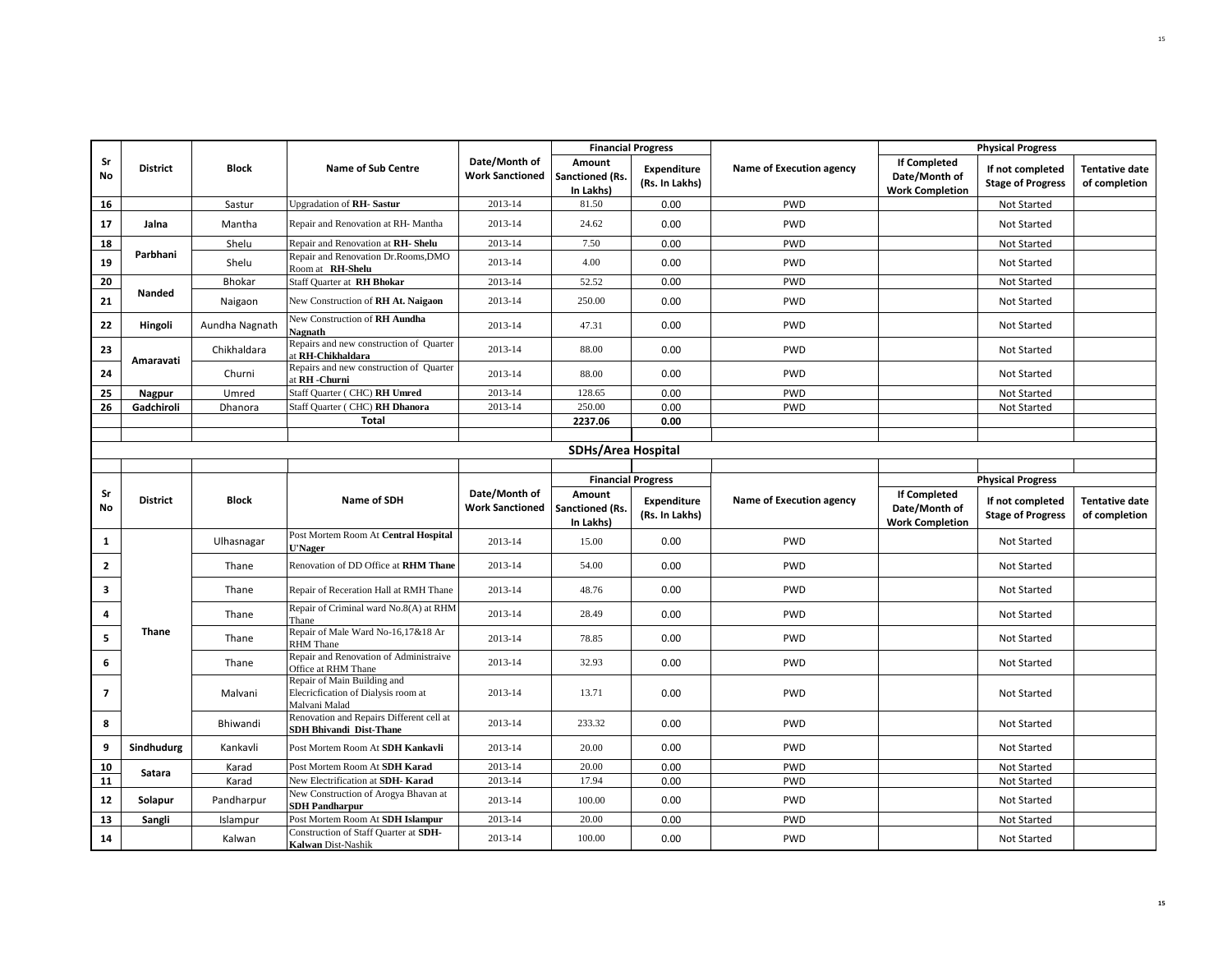|          |                 |              |                                                                                        |                                         | <b>Financial Progress</b>              |                                      |                          | <b>Physical Progress</b>                                       |                                              |                                        |
|----------|-----------------|--------------|----------------------------------------------------------------------------------------|-----------------------------------------|----------------------------------------|--------------------------------------|--------------------------|----------------------------------------------------------------|----------------------------------------------|----------------------------------------|
| Sr<br>No | <b>District</b> | <b>Block</b> | <b>Name of Sub Centre</b>                                                              | Date/Month of<br><b>Work Sanctioned</b> | Amount<br>Sanctioned (Rs.<br>In Lakhs) | <b>Expenditure</b><br>(Rs. In Lakhs) | Name of Execution agency | <b>If Completed</b><br>Date/Month of<br><b>Work Completion</b> | If not completed<br><b>Stage of Progress</b> | <b>Tentative date</b><br>of completion |
| 15       | <b>Nashik</b>   | Chandwad     | Construction of Main Building and<br>Provision of Left at SDH- Chandwad<br>Dist-Nashik | 2013-14                                 | 67.94                                  | 0.00                                 | PWD                      |                                                                | Not Started                                  |                                        |
| 16       | Ahmadnagar      | Ahmadnagar   | <b>Addotional Construction work of Nursing</b><br>Hostel and Nursing School            | 2013-14                                 | 196.58                                 | 0.00                                 | <b>PWD</b>               |                                                                | Not Started                                  |                                        |
| 17       | Aurangabad      | Aurangabad   | Establish Radiology Imaging Diagnostic<br>Center                                       | 2012-13                                 | 650.00                                 | 0.00                                 | <b>PWD</b>               |                                                                | Not Started                                  |                                        |
| 18       | Beed            | Neknur       | Construction New Labour Room at<br><b>WH-Neknur</b>                                    | 2013-14                                 | 3.00                                   | 0.00                                 | PWD                      |                                                                | Not Started                                  |                                        |
| 19       |                 | Paranda      | Staff Quarter at SDH Paranda                                                           | 2013-14                                 | 137.00                                 | 0.00                                 | <b>PWD</b>               |                                                                | Not Started                                  |                                        |
| 20       |                 | Omarga       | Post Mortem Room At SDH Omarga                                                         | 2013-14                                 | 20.00                                  | 0.00                                 | <b>PWD</b>               |                                                                | Not Started                                  |                                        |
| 21       | Osmanabad       | Paranda      | Repair of Main Building at SDH-<br>Paranda                                             | 2013-14                                 | 11.75                                  | 0.00                                 | PWD                      |                                                                | Not Started                                  |                                        |
| 22       |                 | Paranda      | Repair of Staff Quarter at SDH- Paranda                                                | 2013-14                                 | 9.86                                   | 0.00                                 | <b>PWD</b>               |                                                                | Not Started                                  |                                        |
| 23       |                 | Udgir        | Post Mortem Room At SDH Udgir                                                          | 2013-14                                 | 20.00                                  | 0.00                                 | <b>PWD</b>               |                                                                | Not Started                                  |                                        |
| 24       | Latur           | Latur        | Repair of NRHM Office, Confarence Holl<br>etc.                                         | 2013-14                                 | 31.40                                  | 0.00                                 | <b>PWD</b>               |                                                                | Not Started                                  |                                        |
| 25       | Jalna           | Jalna        | Construction of PNC ward in SNCU at<br>WH-Jalna                                        | 2013-14                                 | 28.00                                  | 0.00                                 | <b>PWD</b>               |                                                                | Not Started                                  |                                        |
| 26       | Nanded          | Mukhed       | Staff Quarter at SDH Mukhed                                                            | 2013-14                                 | 50.00                                  | 0.00                                 | <b>PWD</b>               |                                                                | Not Started                                  |                                        |
| 27       |                 | Deglur       | Post Mortem Room At SDH Deglur                                                         | 2013-14                                 | 20.00                                  | 0.00                                 | <b>PWD</b>               |                                                                | Not Started                                  |                                        |
| 28       |                 | Dharani      | <b>Establishment</b> of Nutrition<br>Rehabilitation Center at SDH- Dharni              | 2013-14                                 | 40.00                                  | 0.00                                 | <b>PWD</b>               |                                                                | Not Started                                  |                                        |
| 29       | Amaravati       | Achalpur     | Repair and Construction of Staff Quarter<br>premises at SDH-Achalpur                   | 2013-14                                 | 20.00                                  | 0.00                                 | <b>PWD</b>               |                                                                | Not Started                                  |                                        |
| 30       |                 | Achalpur     | Repair of Main Building at SDH-<br>Achalpur                                            | 2013-14                                 | 34.69                                  | 0.00                                 | PWD                      |                                                                | Not Started                                  |                                        |
| 31       |                 | Dharani      | Repairs and new construction of<br>Quarterat SDH Dharani                               | 2013-14                                 | 88.00                                  | 0.00                                 | <b>PWD</b>               |                                                                | Not Started                                  |                                        |
| 32       |                 | Malkapur     | Staff Quarter At SDH Malkapur                                                          | 2013-14                                 | 45.05                                  | 0.00                                 | <b>PWD</b>               |                                                                | Not Started                                  |                                        |
| 33       | <b>Buldana</b>  | Khamgaon     | New Blood Unit at SDH-Khamgaon                                                         | 2013-14                                 | 24.00                                  | 0.00                                 | <b>PWD</b>               |                                                                | Not Started                                  |                                        |
| 34       |                 | Shegaon      | Electricfication in Dialysis Unit at<br><b>SDH-Shegaon</b>                             | 2013-14                                 | 10.25                                  | 0.00                                 | PWD                      |                                                                | Not Started                                  |                                        |
| 35       | Akola           | Murtizapur   | Post Mortem Room At SDH Murtizapur                                                     | 2013-14                                 | 20.00                                  | 0.00                                 | <b>PWD</b>               |                                                                | Not Started                                  |                                        |
| 36       |                 | Akola        | Construction of waiting Holl at WH-<br>Akola                                           | 2013-14                                 | 35.93                                  | 0.00                                 | <b>PWD</b>               |                                                                | Not Started                                  |                                        |
| 37       | Yavatmal        | Pusad        | Post Mortem Room At SDH Pusad                                                          | 2013-14                                 | 20.00                                  | 0.00                                 | <b>PWD</b>               |                                                                | Not Started                                  |                                        |
| 38       | Nagpur          | Nagpur       | Construction of 5Room IRL at STDC<br>Nagpur                                            | 2013-14                                 | 15.52                                  | 0.00                                 | <b>PWD</b>               |                                                                | Not Started                                  |                                        |
| 39       | Gondia          | Gondia       | Repair of Main Building at WH-Gondia                                                   | 2013-14                                 | 5.77                                   | 0.00                                 | PWD                      |                                                                | Not Started                                  |                                        |
| 40       |                 | Gondia       | Blood Unit at WH- Gondia                                                               | 2013-14                                 | 35.00                                  | 0.00                                 | <b>PWD</b>               |                                                                | Not Started                                  |                                        |
|          |                 |              | <b>Total</b>                                                                           |                                         | 2422.74                                | 0.00                                 |                          |                                                                |                                              |                                        |
|          |                 |              |                                                                                        |                                         | <b>District Hospitals</b>              |                                      |                          |                                                                |                                              |                                        |
|          |                 |              |                                                                                        |                                         |                                        |                                      |                          |                                                                |                                              |                                        |
|          |                 |              |                                                                                        |                                         | <b>Financial Progress</b>              |                                      |                          |                                                                | <b>Physical Progress</b>                     |                                        |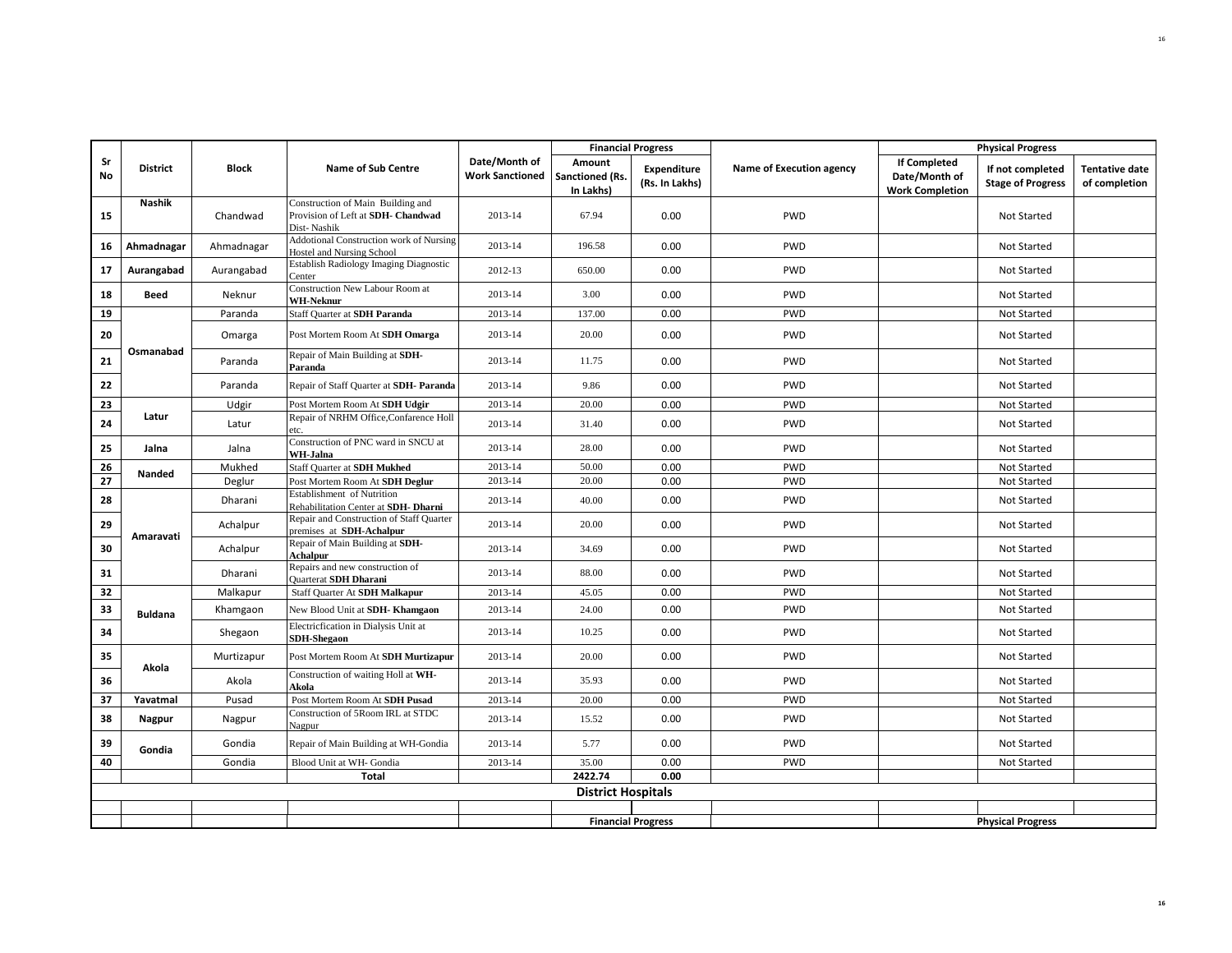|                 |                 |               |                                                                                           | <b>Financial Progress</b>               |                                        |                                      | <b>Physical Progress</b> |                                                                |                                              |                                        |
|-----------------|-----------------|---------------|-------------------------------------------------------------------------------------------|-----------------------------------------|----------------------------------------|--------------------------------------|--------------------------|----------------------------------------------------------------|----------------------------------------------|----------------------------------------|
| Sr<br><b>No</b> | <b>District</b> | Block         | <b>Name of Sub Centre</b>                                                                 | Date/Month of<br><b>Work Sanctioned</b> | Amount<br>Sanctioned (Rs.<br>In Lakhs) | <b>Expenditure</b><br>(Rs. In Lakhs) | Name of Execution agency | <b>If Completed</b><br>Date/Month of<br><b>Work Completion</b> | If not completed<br><b>Stage of Progress</b> | <b>Tentative date</b><br>of completion |
| Sr<br>No        | <b>District</b> | <b>Block</b>  | Name of DH                                                                                | Date/Month of<br><b>Work Sanctioned</b> | Amount<br>Sanctioned (Rs.<br>In Lakhs) | Expenditure<br>(Rs. In Lakhs)        | Name of Execution agency | <b>If Completed</b><br>Date/Month of<br><b>Work Completion</b> | If not completed<br><b>Stage of Progress</b> | <b>Tentative date</b><br>of completion |
|                 |                 |               | Post Mortem Room At DH Thane                                                              | 2013-14                                 | 30.00                                  | 0.00                                 | <b>PWD</b>               |                                                                | Not Started                                  |                                        |
|                 |                 |               | Malnissaran Treatment plant at DH-<br>Thane                                               | 2013-14                                 | 55.25                                  | 0.00                                 | <b>PWD</b>               |                                                                | Not Started                                  |                                        |
|                 | Thane           | Thane         | Renovation and Repairs Different cell at<br>DH Thane                                      | 2013-14                                 | 469.22                                 | 0.00                                 | PWD                      |                                                                | Not Started                                  |                                        |
|                 |                 |               | Repair of Public Health Laboratory<br>building at DH-Thane                                | 2013-14                                 | 30.00                                  | 0.00                                 | PWD                      |                                                                | Not Started                                  |                                        |
|                 |                 |               | Post Mortem Room At DH Raigad                                                             | 2013-14                                 | 30.00                                  | 0.00                                 | <b>PWD</b>               |                                                                | Not Started                                  |                                        |
|                 | Raigad          | Raigad        | Repair of Eye Ward At DH- Alibag                                                          | 2013-14                                 | 9.06                                   | 0.00                                 | PWD                      |                                                                | Not Started                                  |                                        |
|                 |                 |               | Ware house for Civil Surgeon, other<br>DPMU Staff At DH Raigad                            | 2013-14                                 | 198.26                                 | 0.00                                 | PWD                      |                                                                | Not Started                                  |                                        |
|                 | Sindhudurg      | Sindhudurg    | Post Mortem Room At DH Sindhudurg                                                         | 2013-14                                 | 30.00                                  | 0.00                                 | PWD                      |                                                                | Not Started                                  |                                        |
|                 |                 |               | Ware house At DH Sindhudurg                                                               | 2013-14                                 | 198.26                                 | 0.00                                 | <b>PWD</b>               |                                                                | Not Started                                  |                                        |
|                 | Ratnagiri       | Ratnagiri     | Post Mortem Room At DH Ratnagiri                                                          | 2013-14                                 | 30.00                                  | 0.00                                 | <b>PWD</b>               |                                                                | Not Started                                  |                                        |
|                 |                 |               | Construction of New ICU Ward at                                                           | 2013-14                                 | 10.00                                  | 0.00                                 | PWD                      |                                                                | Not Started                                  |                                        |
|                 |                 |               | Repair of Old ICU Ward                                                                    | 2013-14                                 | 15.00                                  | 0.00                                 | <b>PWD</b>               |                                                                | Not Started                                  |                                        |
|                 | Satara          | satara        | Post Mortem Room At DH Satara                                                             | 2013-14                                 | 30.00                                  | 0.00                                 | PWD                      |                                                                | Not Started                                  |                                        |
|                 |                 |               | Post Mortem Room At DH Nashik                                                             | 2013-14                                 | 30.00                                  | 0.00                                 | PWD                      |                                                                | Not Started                                  |                                        |
|                 |                 |               | Ware house f At DH Nashik                                                                 | 2013-14                                 | 198.26                                 | 0.00                                 | <b>PWD</b>               |                                                                | Not Started                                  |                                        |
|                 |                 |               | Construction of Office staff Cell at DD<br>Compus at DH-Nashik                            | 2013-14                                 | 5.50                                   | 0.00                                 | PWD                      |                                                                | Not Started                                  |                                        |
|                 | <b>Nashik</b>   | <b>Nashik</b> | Repair of Regional Workshop Health<br>Dept. at DH-Nahsik                                  | 2013-14                                 | 8.70                                   | 0.00                                 | PWD                      |                                                                | Not Started                                  |                                        |
|                 |                 |               | Elelctricfication of Different Ward at<br><b>DH-Nashik</b>                                | 2013-14                                 | 63.79                                  | 0.00                                 | <b>PWD</b>               |                                                                | Not Started                                  |                                        |
|                 |                 |               | Elelctricfication of Metro Blood Bank at<br><b>DH-Nashik</b>                              | 2013-14                                 | 29.42                                  | 0.00                                 | PWD                      |                                                                | Not Started                                  |                                        |
|                 | Ahmednager      | Ahmednager    | Post Mortem Room At DH A'Nager                                                            | 2013-14                                 | 30.00                                  | 0.00                                 | <b>PWD</b>               |                                                                | Not Started                                  |                                        |
|                 |                 |               | Ware house At DH A'Nager                                                                  | 2013-14                                 | 198.26                                 | 0.00                                 | <b>PWD</b>               |                                                                | Not Started                                  |                                        |
|                 | Jalgaon         | Jalgaon       | Post Mortem Room At DH Jalgaon                                                            | 2013-14                                 | 30.00                                  | 0.00                                 | PWD                      |                                                                | Not Started                                  |                                        |
|                 |                 |               | Ware house At DH Nandurbar                                                                | 2013-14                                 | 198.26                                 | 0.00                                 | <b>PWD</b>               |                                                                | Not Started                                  |                                        |
|                 | Nandurbar       | Nandurbar     | Construction of Remaining work of 1st<br>Floor Existing Main Building at DH-<br>Nandurbar | 2013-14                                 | 150.00                                 | 0.00                                 | PWD                      |                                                                | Not Started                                  |                                        |
|                 |                 |               | Post Mortem Room At DH Beed                                                               | 2013-14                                 | 34.46                                  | 0.00                                 | <b>PWD</b>               |                                                                | Not Started                                  |                                        |
|                 |                 |               | Construction of New ktichan room at<br>DH-Beed                                            | 2013-14                                 | 41.75                                  | 0.00                                 | PWD                      |                                                                | Not Started                                  |                                        |
|                 |                 |               | Construction of Accidental Ward at<br><b>DH-Beed</b>                                      | 2013-14                                 | 40.00                                  | 0.00                                 | <b>PWD</b>               |                                                                | Not Started                                  |                                        |
|                 | Beed            | <b>Beed</b>   | Repair of Staff Quarter (1 To 4) at<br><b>DH-Beed</b>                                     | 2013-14                                 | 50.00                                  | 0.00                                 | PWD                      |                                                                | Not Started                                  |                                        |
|                 |                 |               | Electricfication in Ophthalmic ward and<br>Operation Theater at DH-Beed                   | 2013-14                                 | 52.00                                  | 0.00                                 | PWD                      |                                                                | Not Started                                  |                                        |
|                 |                 |               | Audiometry Room at DH-Beed                                                                | 2013-14                                 | 9.82                                   | 0.00                                 | <b>PWD</b>               |                                                                | Not Started                                  |                                        |
|                 |                 |               | Post Mortem Room At DH Osmanabad                                                          | 2013-14                                 | 30.00                                  | 0.00                                 | <b>PWD</b>               |                                                                | Not Started                                  |                                        |